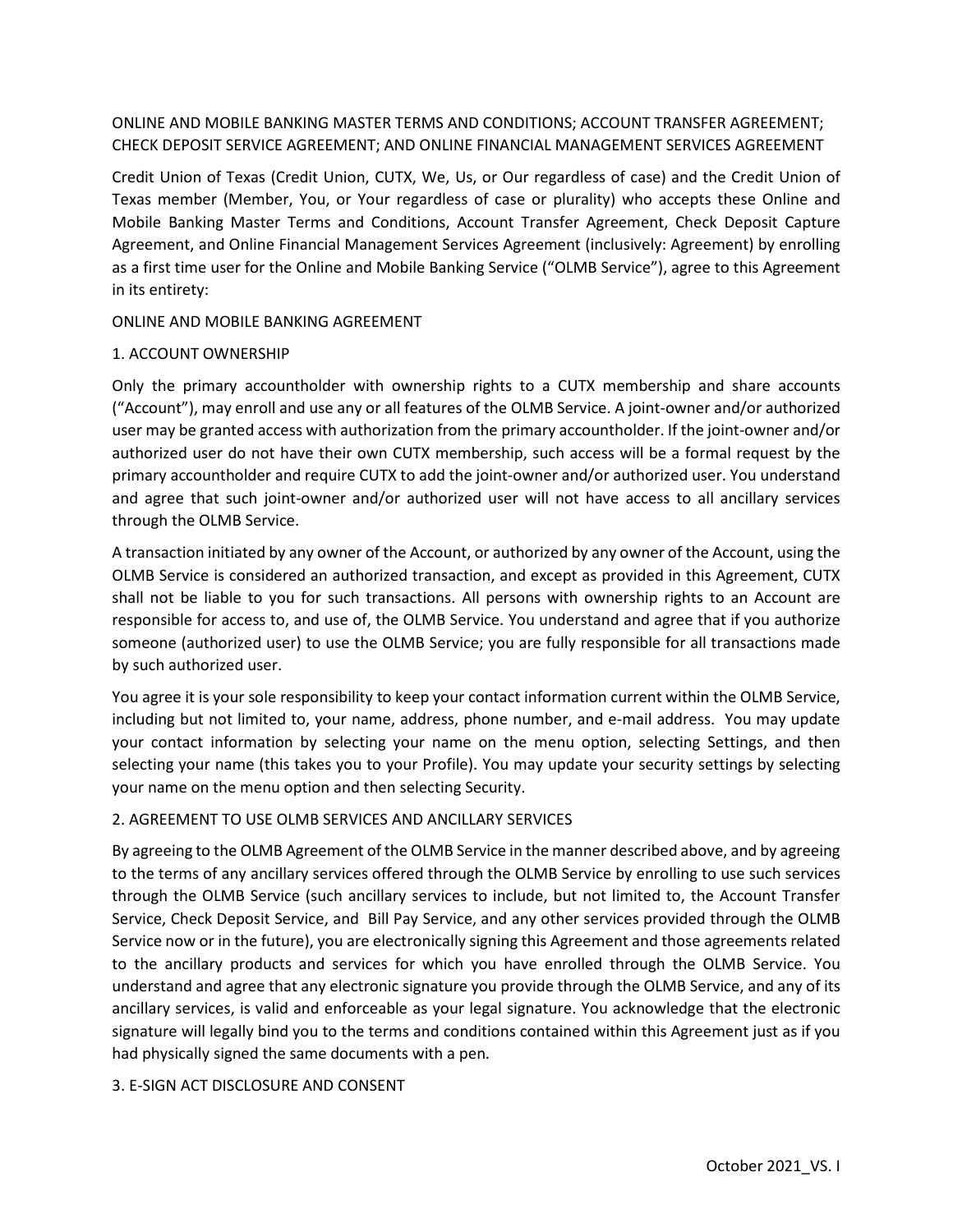This disclosure (pursuant the Electronic Signatures in Global and National Commerce Act (E-Sign Act)) documents your consent to electronically receive statements, notices, and disclosures (communications) that are relative to your Account(s). The disclosure also describes your rights relative to electronically receiving documents as well as consequences of withdrawing your consent. Please read this disclosure and authorization carefully and download, save and/or print a copy for your files.

# CONSENT TO RECEIVE STATEMENTS, NOTICES, AND DISCLOSURES ELECTRONICALLY

When you use a product or service to which this disclosure applies, you agree that We may provide you with any communications in electronic format and that we may discontinue sending paper communications to you, unless and until you withdraw your consent as described below. Your consent to receive electronic communications and transactions includes, but is not limited to:

- a. Online Banking Service, Bill Pay Service, mobile banking service, and Check Deposit Service.
- b. Periodic account statements, notices (e.g. renewal, change in terms and other notices) and disclosures regarding your account(s).
- c. Disclosures or notices pursuant to: Electronic Funds Transfer Act and Regulation E, Truth in Savings, Funds Availability Act and Regulation CC, Equal Credit Opportunity Act and Regulation B, Real Estate Settlement Procedures Act, Truth in Lending Act and Regulation Z, Internal Revenue Code, and any other applicable federal, state or local law, or regulation or any agreement with you.
- d. Privacy policies and notices.

## METHOD OF PROVIDING COMMUNICATIONS TO YOU IN ELECTRONIC FORM

All communications that we provide to you in electronic form will be provided either (1) via email, or (2) by access to a website that we will designate in an email notice we send to you at the time the information is available.

## HARDWARE AND SOFTWARE REQUIREMENTS

In order to access, view, and retain electronic communications that we make available to you, you must have:

All communications that we provide to you in electronic form will be provided either (1) via email, or (2) by access to a website that we will designate in an email notice we send to you at the time the information is available.

## HARDWARE AND SOFTWARE REQUIREMENTS

In order to access, view, and retain electronic communications that we make available to you, you must have:

- a. A personal computer with most up to date operating system and security patches.
- b. An email account with an Internet service provider and email in order to participate in our electronic communications programs.
- $\epsilon$ . An Internet web browser which can support 128-bit SSL encrypted communications. We recommend the latest web browser version readily available.
- d. Software that permits you to receive and access Portable Document Format (PDF) files, such as Adobe Acrobat Reader®. Download a[t https://get.adobe.com/reader/.](https://get.adobe.com/reader/)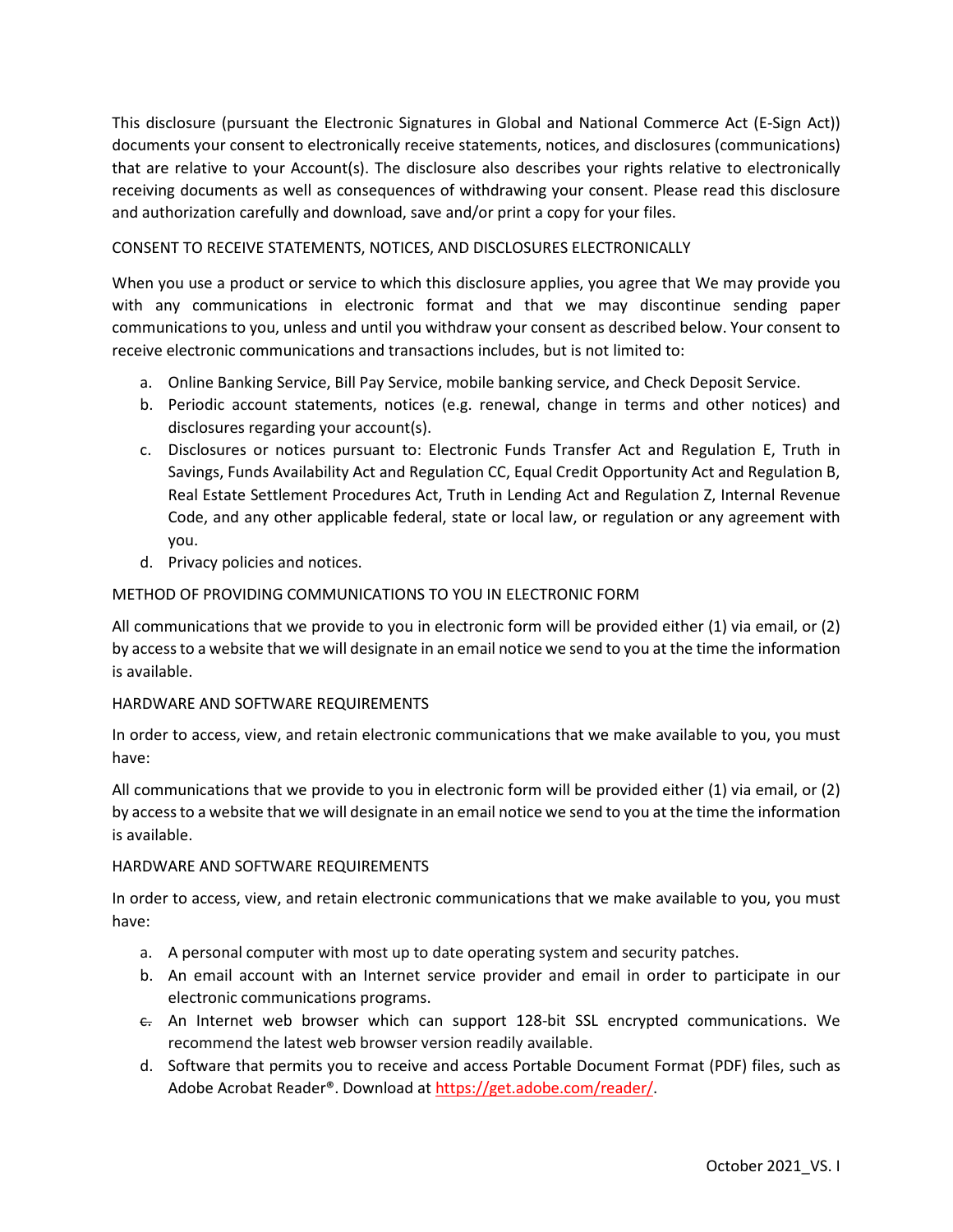- e. Sufficient electronic storage capacity on your computer's hard drive or other data storage unit.
- f. A printer (for printed copies) or a working hard drive or other storage device (to store electronic copies).

These technical requirements are subject to change. If they change, you will be provided with an amendment to this Agreement and asked to provide us with your consent in a manner that reasonably demonstrates your ability to receive notices and disclosures under the new technical requirements.

## REQUESTING PAPER COPIES

We will not send you a paper copy of any communication unless you request such communication, or we otherwise deem it appropriate to do so. You can obtain a paper copy of an electronic communication by printing it yourself or by requesting that we mail you a paper copy, provided that such request is made within sixty (60) days after we first provided the electronic communication to you. To request a paper copy of any periodic statement of your account, a fee may be assessed. Please refer to Truth in Savings disclosure which can be found at: https://[cutx.org/assets/files/8LMiDrkc/Truth in Savings.pdf](https://cutx.org/assets/files/8LMiDrkc/Truth%20in%20Savings.pdf). Please submit your request as set out below.

### COMMUNICATIONS IN WRITING

All communications in either electronic or paper format from us to you will be considered in writing. You should print or download for your records a copy of this disclosure and any other communication that is important to you.

### INFORMING US OF YOUR CURRENT EMAIL ADDRESS

You are responsible for providing us with an active individual email address to which we can send required information and for ensuring it is kept current in our files by providing us notice when you change your email account. Please inform us each time you change your email address by contacting us as set out below.

## WITHDRAWING YOUR CONSENT

If, after you have consented to receive the communication electronically, you decide that you wish to receive the communication in paper format only, you may withdraw your previously provided consent by contacting us as set out below. You should cancel the communication prior to the last day of the month or quarter in order to receive a paper periodic statement for that month or quarter.

#### HOW TO CONTACT CREDIT UNION OF TEXAS

Please refer to Section 5 within this OLMB Agreement for available options on how to contact CUTX.

#### CONSENT

By agreeing to the terms and conditions as described herein in the manner described above, you electronically consent to receive disclosures and notices and to the terms and conditions set out in this Section 3. By providing your consent electronically, you are also confirming that you have the hardware and software described above, that you are able to receive and review electronic records, and that you have an active email account. You are also confirming that you are authorized to, and do, consent on behalf of all the joint owners on your Account(s).

## 4. OLMB SERVICE ELIGIBILITY AND STATEMENT OF APPLICATION.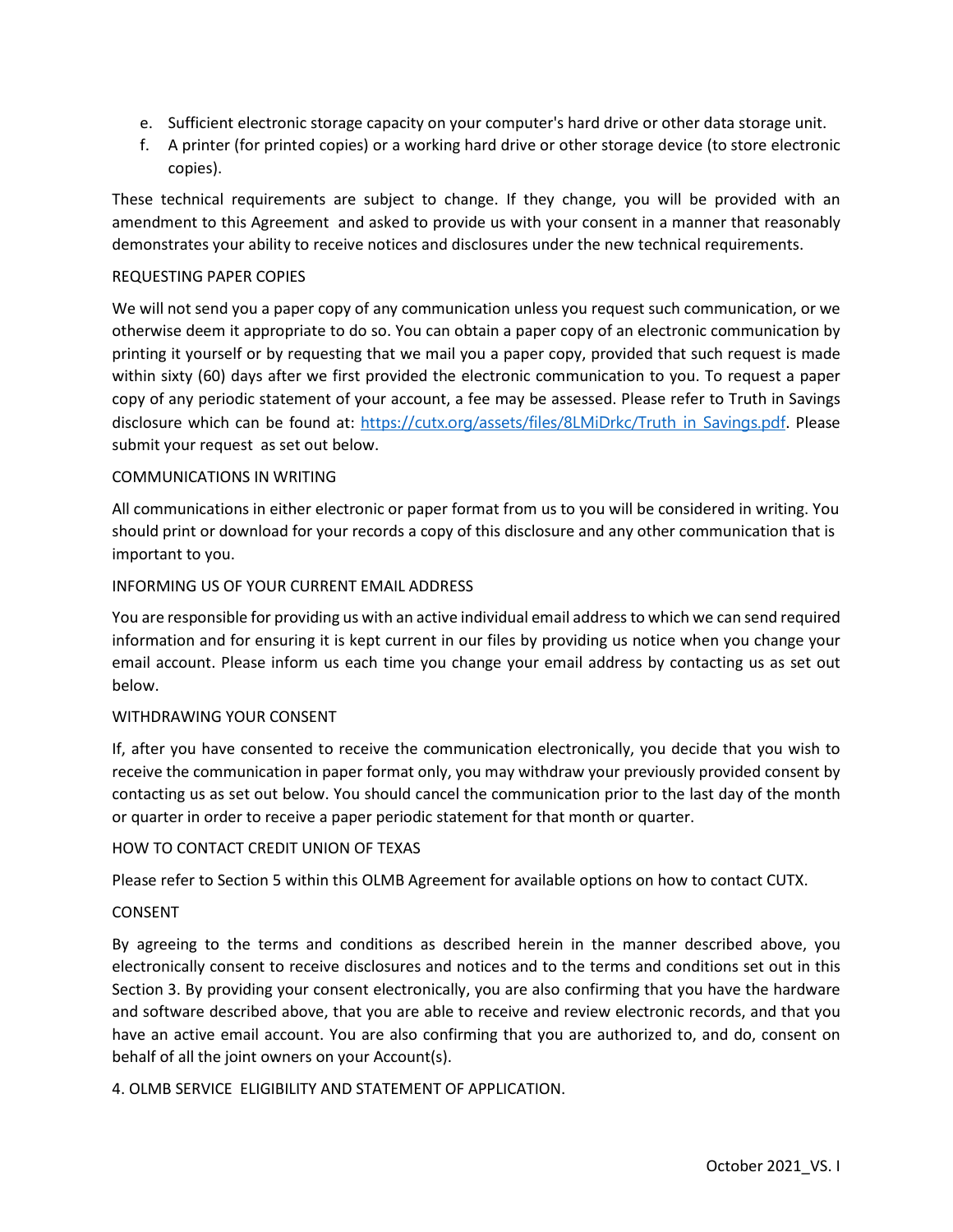The OLMB Service, and any of its ancillary services, is for consumer use only. To enroll for the OLMB Service, you must be a current, active CUTX member, and your Account must not be dormant, closed, or otherwise restricted. By entering into this Agreement as evidenced by your enrollment and use of the OLMB Service and one or all of its features, you understand and agree it is your sole responsibility to properly maintain your Accounts, observe and comply with all account agreements and disclosures that govern your Accounts, and pay all fees associated with your Account(s).

All transactions initiated through the OLMB Service are subject to the terms set forth herein and within the specific CUTX deposit and loan account agreements and disclosures, including, but not limited to, the current fee schedule. You may refer to the "Fees and Charges" section within this Agreement for further details with respect to your use of the OLMB Service and fees. The OLMB Service is a domestic service only. You understand and agree that when you use the OLMB Service, even if you schedule a payment or transfer from abroad, CUTX will follow the laws set forth by the United States. CUTX does not allow the use of the OLMB Service to make federal, state, and local tax payments.

# 5. BUSINESS HOURS; CONTACT US.

CUTX defines a Business Day as Monday through Friday from 9:00 A.M. CT to 6:00 P.M. CT. You may contact CUTX by calling Member Services at (972) 264-9497 or (800) 314-3828. Member Services is available Monday through Friday from 9:00 A.M. CT to 6:00 P.M. CT and Saturday from 10:00 A.M. CT to 2:00 P.M. CT. CUTX is closed on all federal holidays and June 19<sup>th</sup>, also known as Juneteenth. To contact us, please send us a secure message by selecting the Messages menu option to start a conversation from within the OLMB Service. For correspondence, please send mail to Credit Union of Texas; PO Box 7000; Allen TX 75013. Telephoning us is the best way to notify us of an unauthorized electronic transaction.

## 6. ACCESS.

You must be enrolled in online banking with CUTX to use the OLMB Service. Access to the OLMB Service will be by means of your online banking username (Username) and password (Password). The CUTX Electronic Fund Transfers (EFT) Disclosure and Agreement (the EFT Disclosure) , as stated in the CUTX Account Agreement which can be found at [https://www.cutx.org/assets/files/LZNfYOkw,](https://www.cutx.org/assets/files/LZNfYOkw) governs your use of the OLMB Service and your Username and Password, and is incorporated herein by this reference as if set forth in full.

By accessing the OLMB Service, you understand and agree that you are fully liable for your use thereof. You are also fully liable for the access and use of the OLMB Service by any and all joint owners on any of your Accounts or by any authorized user to act on your behalf to use the OLMB Service, whether or not you actually or expressly authorized such joint owner or authorized user to access and use the OLMB Service.

You understand that when you give someone your Password, you are authorizing that person to use the OLMB Service on your Account(s), and you are responsible for all transactions that person performs using the OLMB Service. All transactions performed by that person are authorized transactions—even those transactions you did not intend or want performed, including fraudulent transactions. If there is a joint owner on any of the Account(s), you warrant that the joint owner has consented to your use of the OLMB Service. We will end your use of the OLMB Service if any joint owner notifies us that (i) he/she never consented to your use of the OLMB Service; (ii) the OMLB Service can no longer be operated on your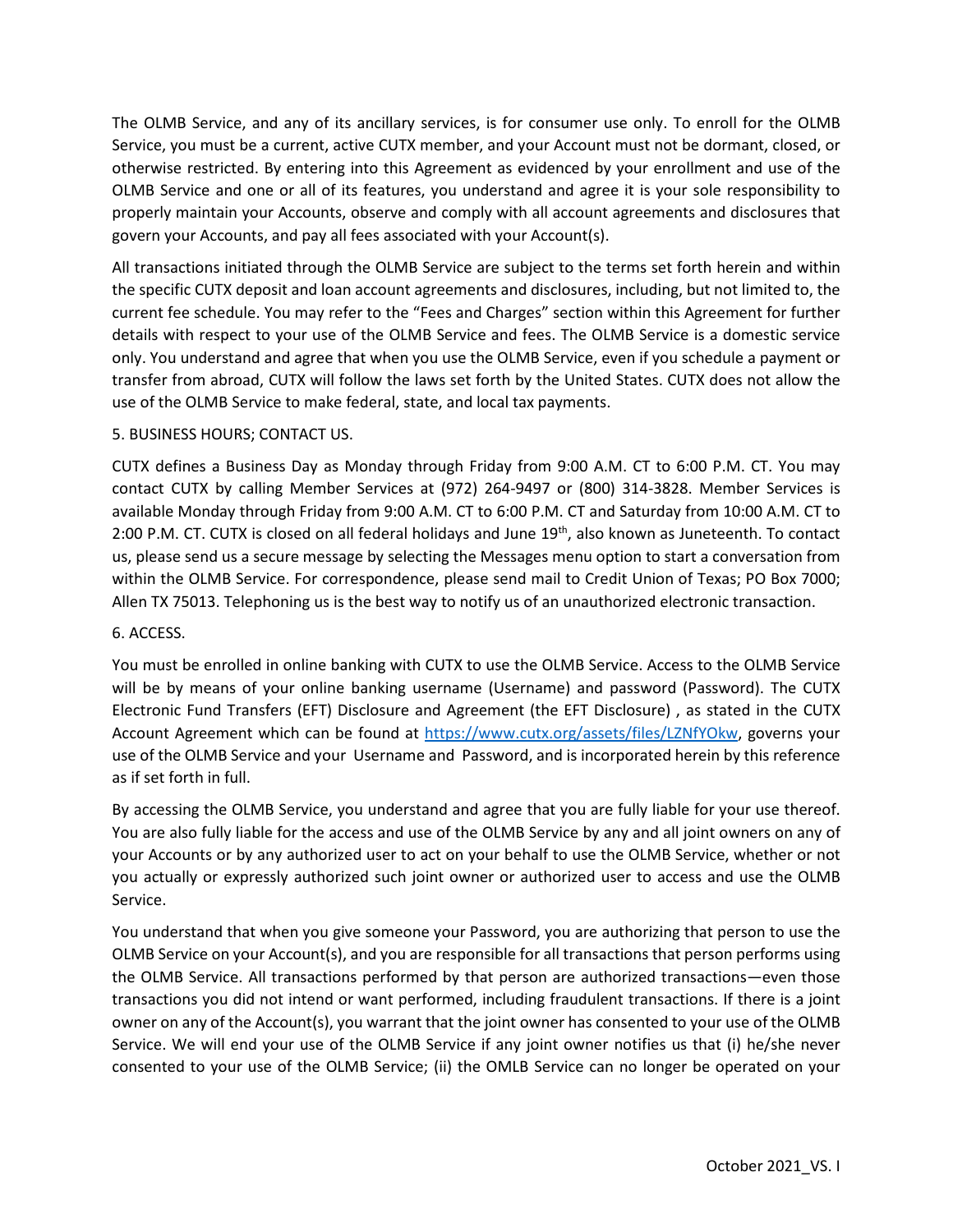instructions alone; or (iii) he/she is withdrawing consent for you to use the OLMB Service from the Account.

## 7. SERVICE SUSPENSION AND REINSTATEMENT.

In the event that we at any time incur a problem with your use of the OLMB Service, including your use of any ancillary services offered through the OLMB Service, or if there are activities on your Account that we deem adverse, we reserve the right to immediately restrict your use of the OLMB Service, and any of its ancillary services, without prior notice to you. Such problems or adverse activities include, but are not limited to, our knowledge of these events:

- a. Different mailing address from that listed on the Account or mail is returned as undeliverable.
- b. Undeliverable email address or unverifiable email address.
- c. Disconnected phone number or we are unable to reach you at the phone number(s) listed on the Account.
- d. Overdrawn Checking and/or Savings Account(s).
- e. Unusual transaction patterns based upon Account and deposit history.
- f. The inability of the OLMB Service to successfully debit from any of your Accounts.
- g. The inability of the OLMB Service to successfully collect from any of your Accounts.
- h. Negative Account activity such as Insufficient Funds (NSF).
- i. Your failure to comply with this Agreement.

You understand and agree that such action is reasonable for CUTX to take in order to protect us from loss. In the event of service suspension, you may request reinstatement of your use of the OLMB Service by contacting us. CUTX reserves the right, in our sole and absolute discretion, to grant or deny reinstatement of your use of the OLMB Service. In the event we agree to reinstate you, we reserve the right to, and ordinarily will, initially reinstate your use of the OLMB Service subject to lower per transaction and monthly dollar limits and/or with other restrictions on the OLMB Service than may otherwise be available to you. Based upon your subsequent use of the OLMB Service, CUTX in our sole and absolute discretion, may thereafter restore your full ability to use the OLMB Service, subject to such changed limits or other changed terms as may then be in effect.

## 8. ERRORS AND QUESTIONS.

Notify us AT ONCE if you believe your Password has been lost, stolen, or used without your permission or if your statement or Account show any unauthorized transaction activity. Telephoning us is the best way of limiting your potential losses. You may contact CUTX during Business Hours listed within this Agreement by calling Member Services at (972) 263-9497 or (800) 314-3828. If you do not notify us within sixty (60) days after the statement was mailed to you or made available to you through Statements and Notices, on which the error occurred, you could lose all the money in your Account(s), including any overdraft line-ofcredit. The EFT Disclosure also governs your use of the OLMB Service and is incorporated herein by this reference as if set forth in full. You understand and agree that CUTX has no obligation to monitor transactions through the OLMB Service to determine that such transactions are made on your behalf or on behalf of any joint owner or authorized user. To review our EFT Disclosure, which you can be found at [https://www.cutx.org/assets/files/LZNfYOkw.](https://www.cutx.org/assets/files/LZNfYOkw)

## 9. CONFIDENTIALITY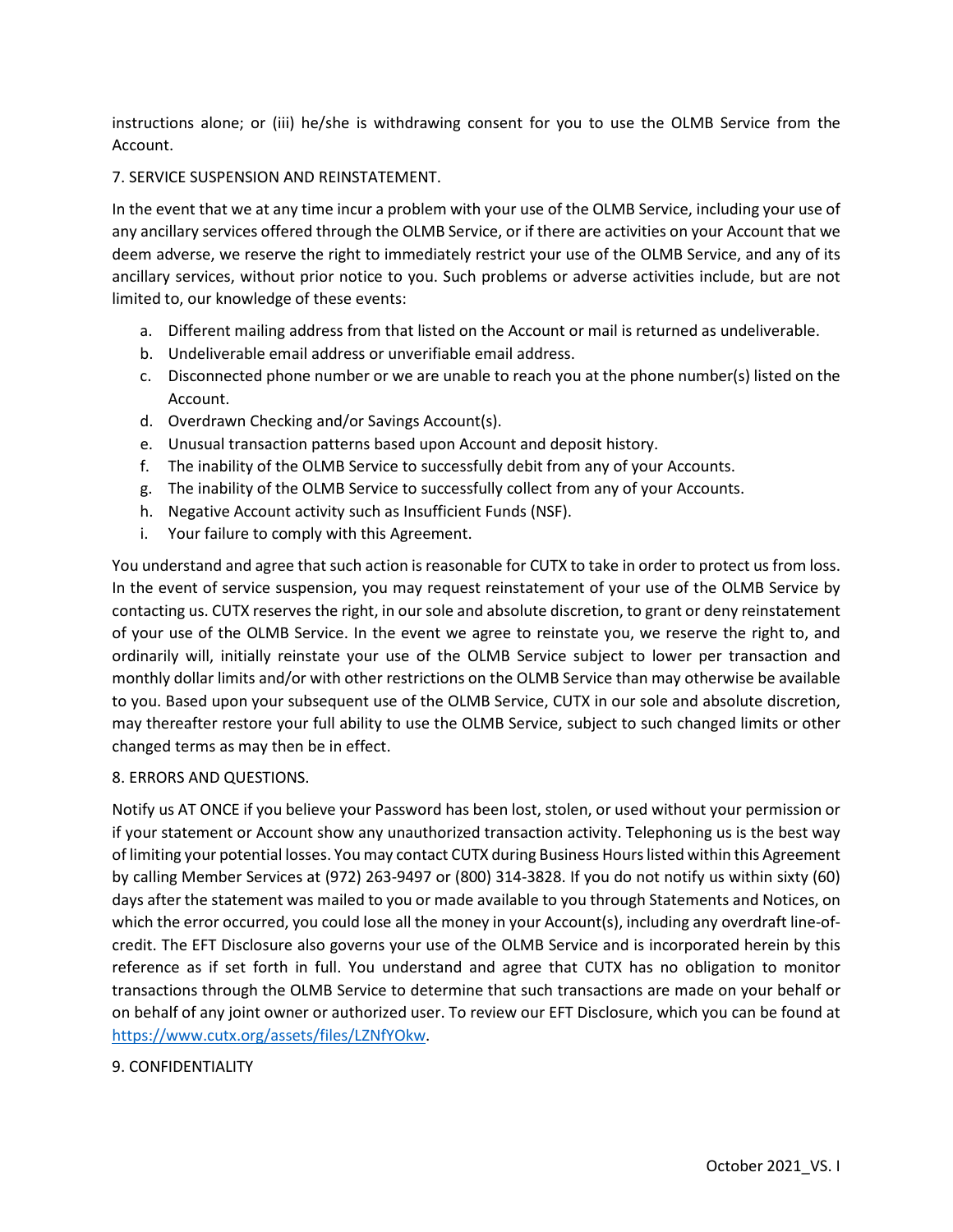The terms of our Privacy Policy are applicable to the use of the OLMB Services. To review our Privacy Policy, you may visit<https://www.cutx.org/about-us/disclosures-and-policies/privacy-policy> and is fully incorporated herein by reference in this OLMB Agreement. We will disclose information to third parties about your Account or the transaction you may attempt:

- a. As necessary to complete the transaction;
- b. To verify the existence of sufficient funds to cover any specific transaction upon the request of a third party;
- c. [To verify your identity and/or location in order to allow access to your accounts, conduct online transactions and to maintain measures aimed at preventing fraud and helping protect the security of your account and personal information.]
- d. For risk control, for fraud detection and prevention, to comply with laws and regulations, and to comply with other legal process, regulatory and or law enforcement requirements, or government agency or court orders; or
- e. If you give us your written permission.

# 10. PROTECTING YOUR ONLINE INFORMATION

CUTX is committed to protecting the confidentiality of your personal financial information while collecting information online to better serve you. Items [11 through 16] explain how CUTX may collect, use, and protect your personal information with respect to your use of the OLMB Service. Additional information about CUTX's collection and use of your personal information may be found in our Privacy Policy found at the link set forth above in Section 9.

## 11. WE DELIVER SERVICES YOU REQUEST

When you visit the CUTX website, we may collect navigational information, such as pages visited and average time spent on a particular page, as well as technical information regarding your computer's browser, IP address, or software necessary to view our site. We also collect personal information you've provided to us on applications, forms, and e-mails. Together, the information collected is used to deliver services you request. CUTX and its advertising management and analytics partners may use cookies, beacons, pixels/gif files, JavaScript, and other technologies to understand the effectiveness of our advertising and marketing (on both cutx.org and select third-party sites), to develop content and offers for our members, and to personalize your experience. These tracking tools are either anonymous or encrypted, and do not contain your name, account number, address, telephone number, or e-mail address.

## 12. WE DEVELOP PERTINENT CONTENT AND SPECIALIZED OFFERS FOR YOU.

CUTX and our online advertising management partners may collect information about our members to measure the effectiveness of our advertising and marketing and to develop appropriate content and offers for members. Whatever information we collect, and share, is anonymous and not personally identifiable. It does not contain your name, account number, address, telephone number, or e-mail address.

## 13. WHAT ARE COOKIES?

A cookie is a file that a Web server stores on your computer's hard drive and retrieves later to identify you and may prepare customized Web pages. Cookies protect your accounts by preventing unauthorized users from accessing your CUTX information while not allowing our website access to your computer's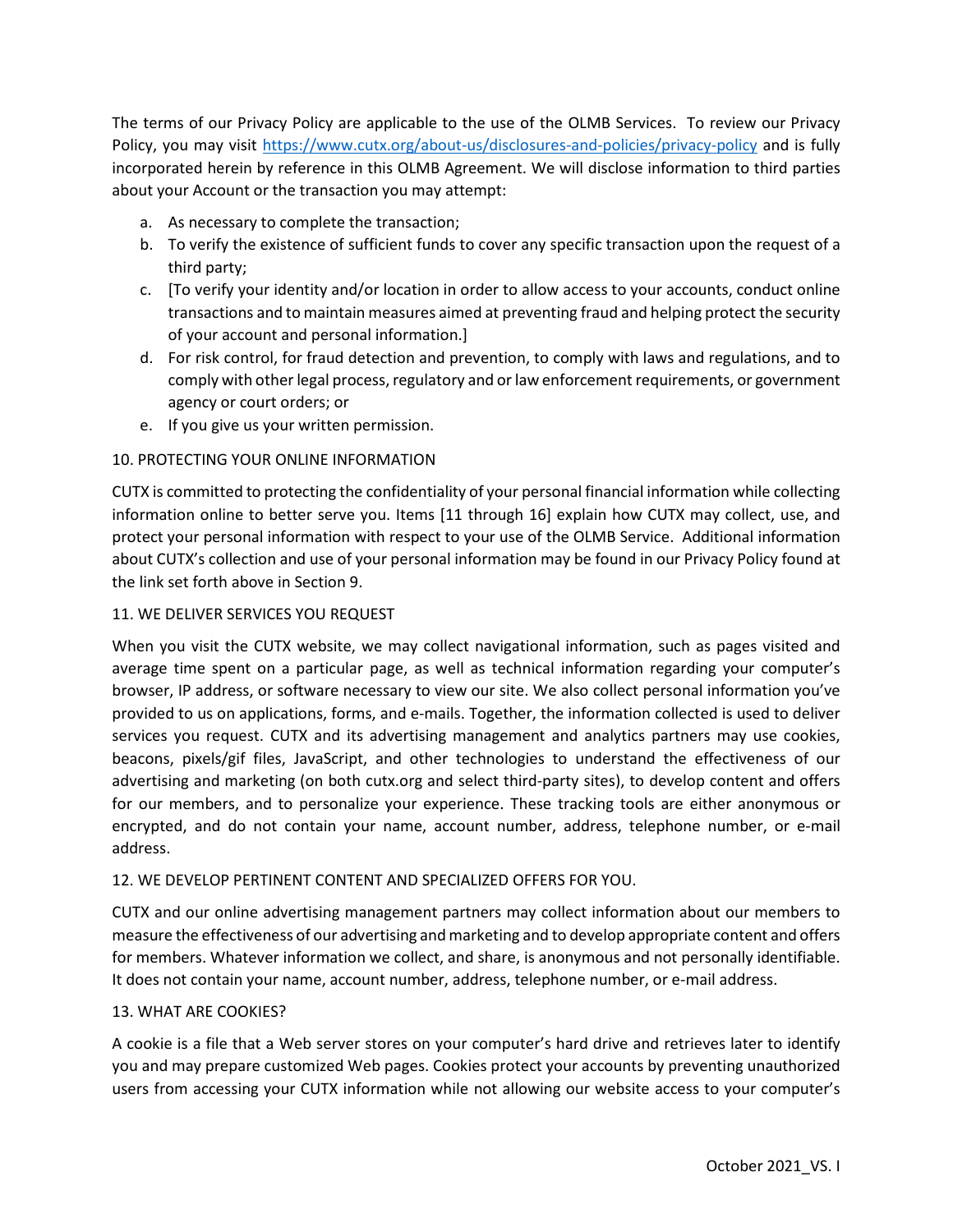files or any information stored on your computer. Web browsers provide you with the ability to restrict or completely reject cookies.

## 14. HOW WE PROTECT YOUR INFORMATION.

When you send personal information to CUTX online, we use several layers of security to verify your identity and protect your Accounts from unauthorized use or interception by third parties. Although no information system can be completely secure, we use firewalls, passcodes, and other features to help keep your information safe and secure. CUTX also prohibits unlawful disclosure, and limits access to, Social Security Numbers.

## 15. LINKS TO OTHER WEBSITES.

When you visit the CUTX website, we may provide links to non-affiliated companies. If you choose to link to such sites, you may be notified that you are leaving our site. CUTX cannot and does not guarantee the privacy and security of the site you are entering. We strongly urge you review the online privacy policies of these non-affiliated sites before sharing your information.

## 16. PROTECTING YOUR FAMILY.

CUTX respects the online privacy of your children and follows the guidelines of the federal Children's Online Privacy Protection Act (COPPA). Our website does not knowingly collect, maintain, or use personally identifiable information from children under age 13. We are not responsible for the data collection and use practices of non-affiliated third parties that are linked from our website, and we do not represent by providing any link whether they adhere to COPPA.

## 17. FEES AND CHARGES

Most of the features and transactions initiated through the OLMB Service are free of charge to you. To review our Fee Schedule, you may visi[t https://www.cutx.org/assets/files/8LMiDrkc/Truth%20in%20Savings.pdf.](https://www.cutx.org/assets/files/8LMiDrkc/Truth%20in%20Savings.pdf) CUTX may from time to time impose additional fees and charges in connection with the OLMB Service. If you choose to proceed with the OLMB Service, you authorize CUTX to debit your Account for any fees that may be associated with your use of the OLMB Service, including, but not limited to, a returned items fee for NSF/Uncollected Funds. You, not CUTX, shall be responsible for all fees assessed by any third-party service provider with your use of the OLMB Service, including any ancillary service.

## 18. EQUIPMENT AND INTERNET

In order to use the OLMB Service, you will need access to a personal computer or mobile device and the Internet. You are responsible for the installation, maintenance, and operation of any software or hardware that is required to use the personal computer or mobile device. All costs to access the OLMB Service are your sole responsibility. Further, CUTX is not responsible for errors or failures involving any telephone or cable service, Internet Service, or software/hardware. You understand and agree that CUTX can change our support of any browser, at any time, without prior notice to you. You further understand and agree that it is your sole responsibility to keep any browser you use to access the OLMB Service, and any of its ancillary services, current with the latest update/version installed. Please contact Member Services at (972) 263-9497 or (800) 314-3828 with any questions on browser and/or device support.

## 19. SECURITY PROCEDURE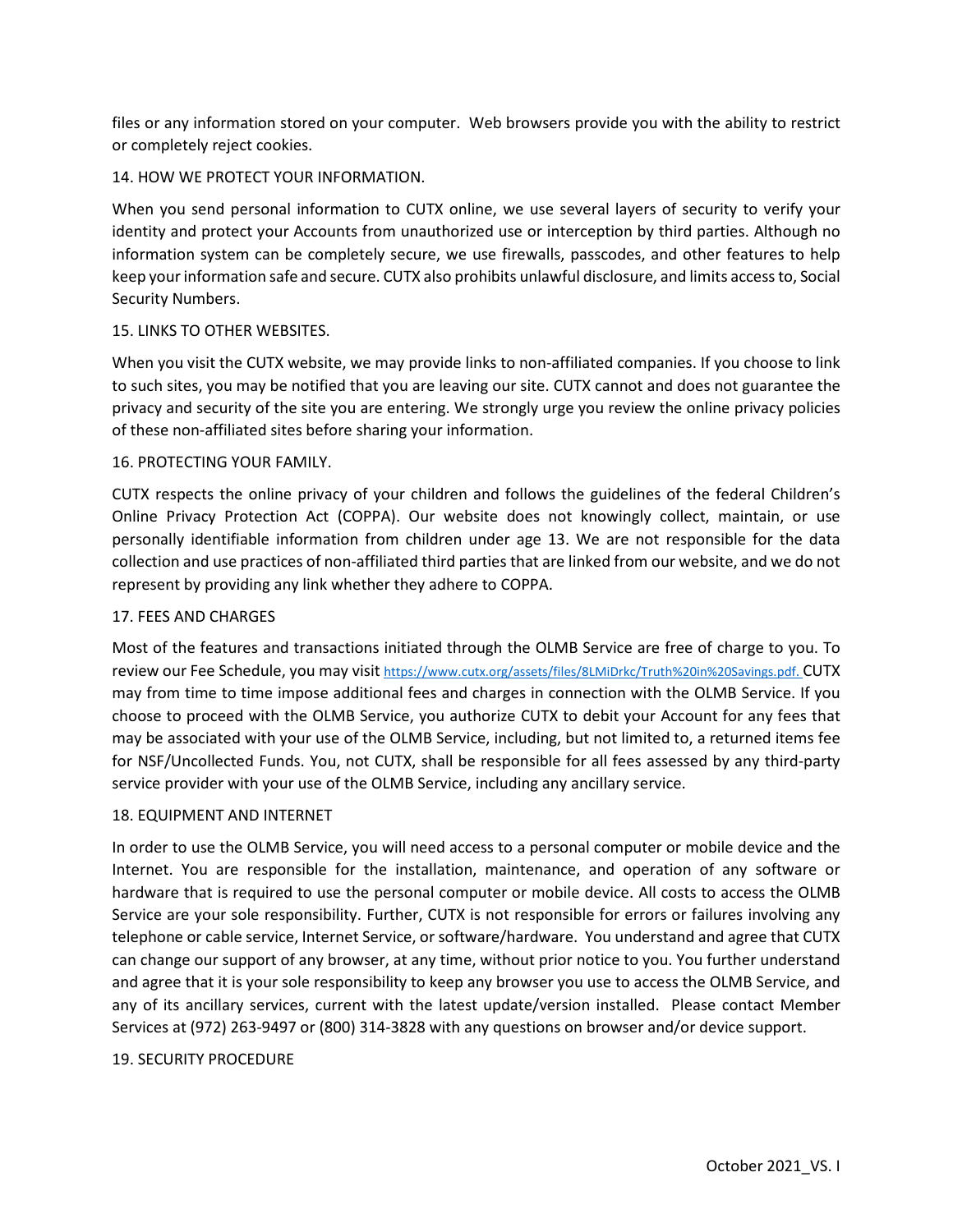CUTX will use commercially reasonable security technology that will encrypt data transmitted from you upon your secure log in to the OLMB Service. You understand and agree that the purpose of the Security Procedure within this Agreement is for verification of data authenticity and will not be used to detect an error in the transmission or the content of a transaction you conduct through the OLMB Service, or any of its ancillary services. Further, no Security Procedure for the detection of such errors has been agreed upon between CUTX and you. By using the OLMB Service, you agree that our Security Procedure is commercially reasonable.

You understand and agree that you are strictly responsible for establishing and maintaining appropriate security to safeguard against the transmission of an unauthorized or inaccurate transaction by you, from your computer or mobile device, or on your behalf. Further, you understand and agree that you are solely responsible for ensuring that your Username and Password and any other security measures you implement are kept confidential.

You warrant that no individual will be allowed to initiate a transaction on your behalf without proper supervision and safeguards. You understand and agree that you are solely responsible for ensuring that your personal computer(s) and/or mobile device, or any personal computer or mobile device of any joint owner or authorized user, is adequately protected by anti-virus, anti-malware, and anti-spyware software and the latest version of software and browser. Further, you understand and agree that you are solely responsible for being aware and knowledgeable on the risks of downloading data received by way of email, pop-up messaging and/or the Internet.

# 20. LOGIN IDENTIFICATION AND PASSWORD

CUTX and any person acting on behalf of CUTX will never request that you, any joint owner, or any authorized user, disclose any Password used to access the OLMB Service. You understand and agree that it is your sole responsibility that you, any joint owner, or authorized user keep confidential at all times the Username and Password used to access the OLMB Service so that no other user knows the other user's Username and Password. Please note that CUTX may request your Username to locate you in the OLMB Service, but as mentioned above we will never request the Password used by you, any joint owner, or any authorized user to access the OLMB Service.

When you enroll for the OLMB Service, you understand and agree that you assign your Username and Password and as the primary user, are responsible for setting up any joint owner or any authorized user. You further understand and agree that you are eligible for a Username only if you have an existing account with CUTX that meets the requirements listed herein. You acknowledge that your Password to the OLMB Service, including the Password of any joint owner or any authorized user, may expire periodically and may not be reused until the 11th Password change. Your Password should not be associated with any commonly known personal identification, such as social security number, address, date of birth, names of children. Your Password should also not be associated with private information, such as your member number or account number. Your Password should be memorized rather than written. By establishing a Login ID and Password, you and each joint owner or authorized user agree to these best practices:

a. Never disclose your Username and Password, or otherwise make it available, to anyone, including any joint owner or authorized user on the Account. CUTX may ask for your Username to locate you in the System but we will NEVER ask for your Password.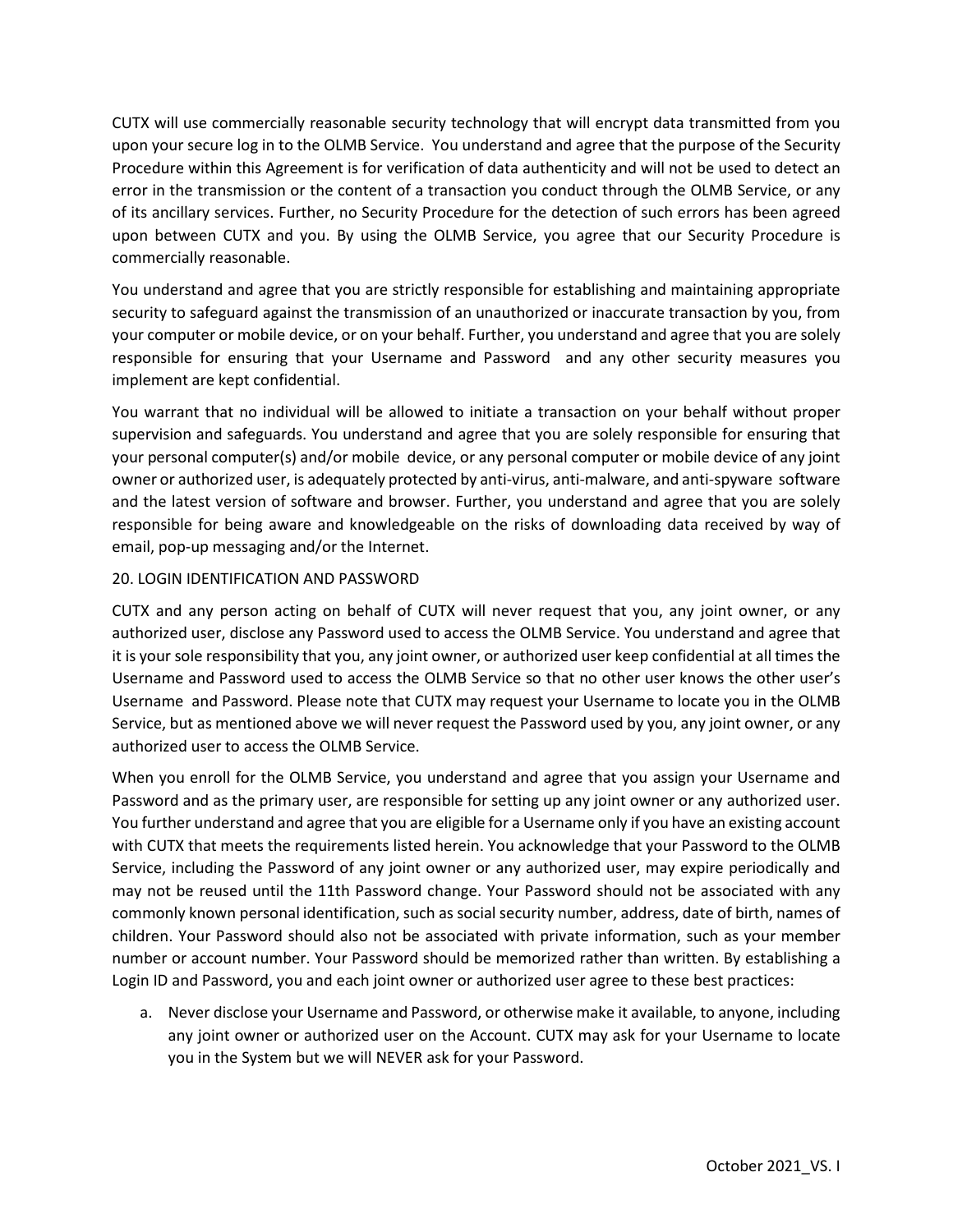- b. Never disclose your Security Code, or otherwise make it available, to anyone, including any joint owner or authorized user on the Account or CUTX. This Security Code is tied to when you use the Forgot Password option or when you log in to the OLMB Service from a new device or browser.
- c. Never disclose your Password to CUTX or anyone claiming to be acting on our behalf.
- d. Immediately contact Member Services at (972) 263-9497 or (800) 314-3828 to report any loss or theft of your Login ID or Password.
- e. Regularly change your Password and use special characters to make it more secure.

For security purposes, your Password must meet these complex requirements:

- a. At least 8-16 characters
- b. At least one uppercase alphabetic character (A-Z)
- c. At least one lowercase alphabetic character (a-z)
- d. At least one number (0-9)
- e. At least one special character . Allowable special characters include: !"#\$%(\*)+,-/;<=>?[\]^\_`{|}'

You understand and agree that CUTX is entitled to rely on your use of your Username and Password, and the use of each joint owner or authorized user of his/her Username and Password, as authorization for any transaction through the OLMB Service. You, any joint owner, or any authorized user are responsible for all transactions initiated through the OLMB Service. If you permit any other person to use your Username or Password to the OLMB Service, you will have authorized that person to access your Account(s) and you are responsible for any and all transactions initiated by that person from your Account(s). If you suspect unauthorized use of your Username and Password, you should immediately change your log in credentials through the OLMB Service by selecting your name from the bottom of the menu and then selecting Settings. Within the Settings menu option, select "Security" under the "General" window within the OLMB Service.

## 21. OUR LIABILITY

CUTX will use commercially reasonable efforts to post your transactions properly to the Account indicated when you use the OLMB Service correctly and comply with this Agreement and all other requirements as set forth by CUTX. However, CUTX shall incur no liability if we are unable to complete a transaction by you through the OLMB Service because of any one or more of these circumstances:

- a. Your error that impacts the transaction for any reason.
- b. Your failure to comply with this Agreement and all other requirements as set forth by CUTX.
- c. Your failure, any failure by a joint owner, or failure by an authorized user to provide complete and/or correct information.
- d. Issues such as insufficient funds and exceeding an overdraft line and the like that prevent and/or delay CUTX from processing your transaction.
- e. Circumstances beyond our control (e.g., fire, flood or interference from outside sources, failure of electronic systems, preventative maintenance activities whether performed by third-party service providers or CUTX, or unscheduled emergency) that prevent the processing of the transaction despite commercially reasonable precautions on our part.

You understand and agree that we must rely on the information provided by you, any joint owner, or authorized user and you authorize CUTX to act on any instruction to submit a transaction request which has been, or reasonably appears to have been, sent or authorized by you, any joint owner, or authorized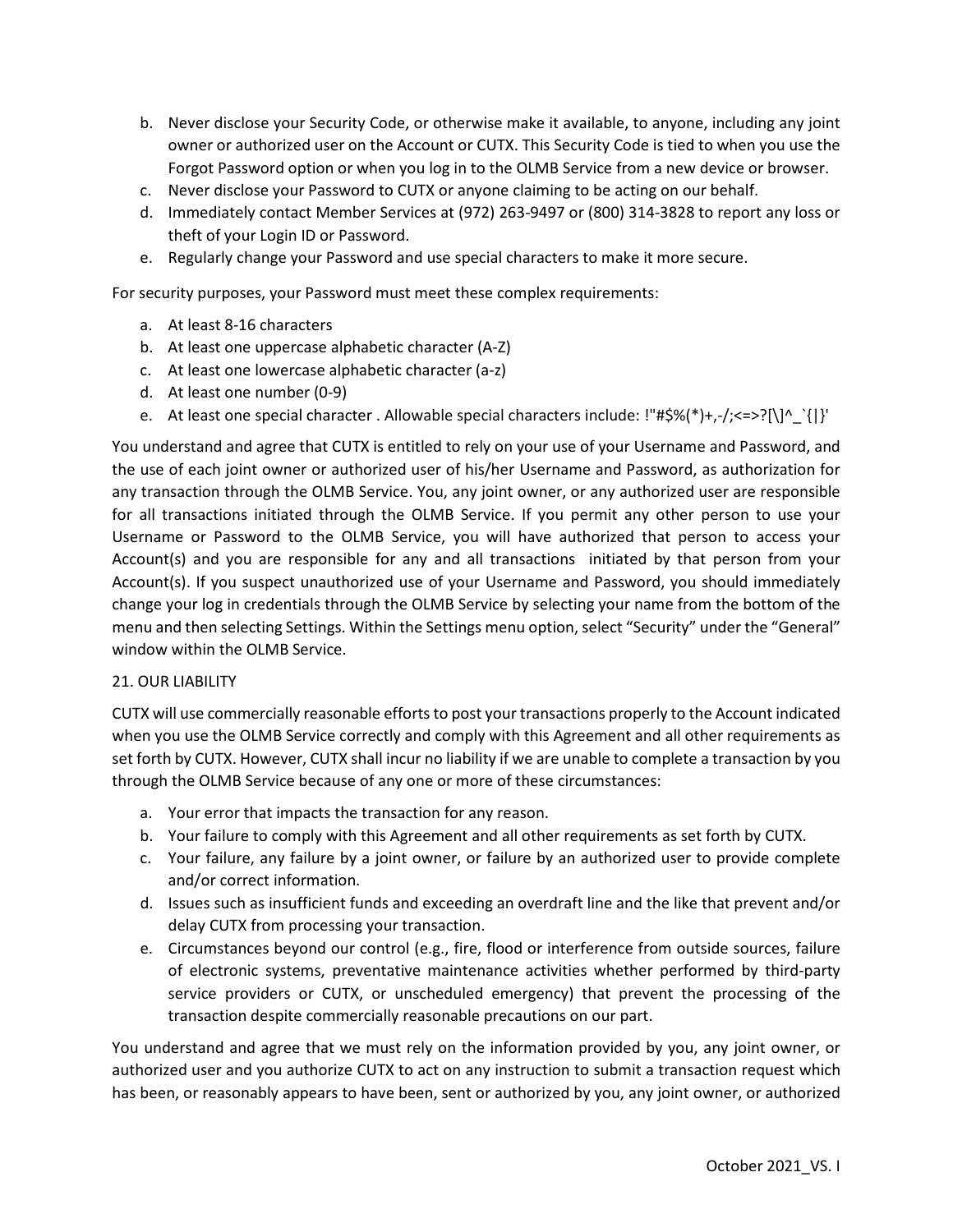user. We are not obliged to take any further steps to confirm or authenticate such instructions and will act upon such instructions without further confirmation.

You agree that we shall be liable to you only for our negligent performance or non-performance of services (unless our non-performance is caused by the circumstances listed above) provided in this OLMB Agreement, and that our responsibility shall be limited to the exercise of ordinary care. If we fail or delay in making a transfer pursuant to your instructions, or if we make a transfer in an amount less than the amount in your instructions, our liability shall be limited for your losses and damages on the amount that we failed to timely transfer, calculated from the date on which the transfer was to be made until the day it was actually made or the day you canceled the instructions. We will pay any interest to you and such payment shall discharge us from liability to the other party. Please refer to the Electronic Funds Transfers Section 13 in the CUTX Account Agreement for complete details, including exceptions where CUTX is not liable. You can find the Account Agreement at [https://www.cutx.org/assets/files/LZNfYOkw.I](https://www.cutx.org/assets/files/LZNfYOkw)f we make a transfer in an amount that exceeds your instructions, our liability will be limited to a refund of the amount transferred, plus interest from the day of the transfer to the day of payment, but not more than 60 days' interest. In limited circumstances, CUTX may, at our option, attempt to cancel or amend a transaction at your request, but we may not be able to cancel or amend an electronic transaction because of the Automated Clearing House (ACH) posting rules, if the electronic transaction is in process, funds availability, or the actions or inactions of another financial institution which may be involved in the transaction. You agree that in such case we shall have no liability to you or any third party if a cancellation or amendment is not completed for any reason, and you will indemnify us against any such claims.

### 22. LIMITATION OF LIABILITY; NO WARRANTIES.

EXCEPT AS SPECIFICALLY SET FORTH HEREIN OR WHERE THE LAW REQUIRES A DIFFERENT STANDARD, WE SHALL NOT BE RESPONSIBLE FOR ANY LOSS, DAMAGE OR INJURY OR FOR ANY DIRECT, INDIRECT, SPECIAL, INCIDENTAL, EXEMPLARY, OR CONSEQUENTIAL DAMAGES, INCLUDING LOST PROFITS, ARISING FROM OR RELATED TO THE SYSTEM, EQUIPMENT, BROWSER AND/OR THE INSTALLATION OR MAINTENANCE THEREOF, ACCESS TO OR USE OF THE OLMB SERVICE, YOUR GRANTING US SCREEN SHARING OR REMOTE CONTROL ACCESS TO YOUR COMPUTER SYSTEMS FOR TECHNOLOGY SUPPORT, FAILURE OF ELECTRONIC OR MECHANICAL EQUIPMENT, THE INTERNET, THE SYSTEM, OR COMMUNICATION LINES, TELEPHONE OR OTHER INTERCONNECT PROBLEMS, BUGS, ERRORS, CONFIGURATION PROBLEMS OR INCOMPATIBILITY OF COMPUTER HARDWARE, SOFTWARE, THE INTERNET, OR THE SYSTEM, FAILURE OR UNAVAILABILITY OF INTERNET ACCESS, PROBLEMS WITH INTERNET SERVICE PROVIDERS, PROBLEMS OR DELAYS WITH INTERMEDIATE COMPUTER OR COMMUNICATIONS NETWORKS OR FACILITIES, PROBLEMS WITH DATA TRANSMISSION FACILITIES OR ANY OTHER PROBLEMS YOU EXPERIENCE DUE TO CAUSES BEYOND OUR CONTROL. EXCEPT AS OTHERWISE EXPRESSLY PROVIDED IN ANY APPLICABLE AGREEMENT, YOU UNDERSTAND AND AGREE THAT YOUR USE OF THE OLMB SERVICE IS AT YOUR SOLE RISK AND THAT THE OLMB SERVICE AND ALL INFORMATION, SOFTWARE, PRODUCTS AND OTHER CONTENT (INCLUDING THIRD PARTY INFORMATION, PRODUCTS AND CONTENT) INCLUDED IN OR ACCESSIBLE FROM THE SITES, ARE PROVIDED ON AN "AS IS" "WHERE-IS" AND "WHERE AVAILABLE" BASIS, AND ARE SUBJECT TO CHANGE AT ANY TIME WITHOUT NOTICE TO YOU. YOU ACKNOWLEDGE THAT WE MAKE NO WARRANTY THAT THE ONLINE SERVICE WILL BE UNINTERRUPTED, TIMELY, SECURE OR ERROR-FREE UNLESS OTHERWISE STATED ON THE SITE OR IN ANY APPLICABLE AGREEMENT. TO THE FULLEST EXTENT PERMITTED BY LAW, WE DISCLAIM ALL REPRESENTATIONS, WARRANTIES AND CONDITIONS OF ANY KIND (EXPRESS, IMPLIED, STATUTORY OR OTHERWISE, INCLUDING BUT NOT LIMITED TO THE WARRANTIES OF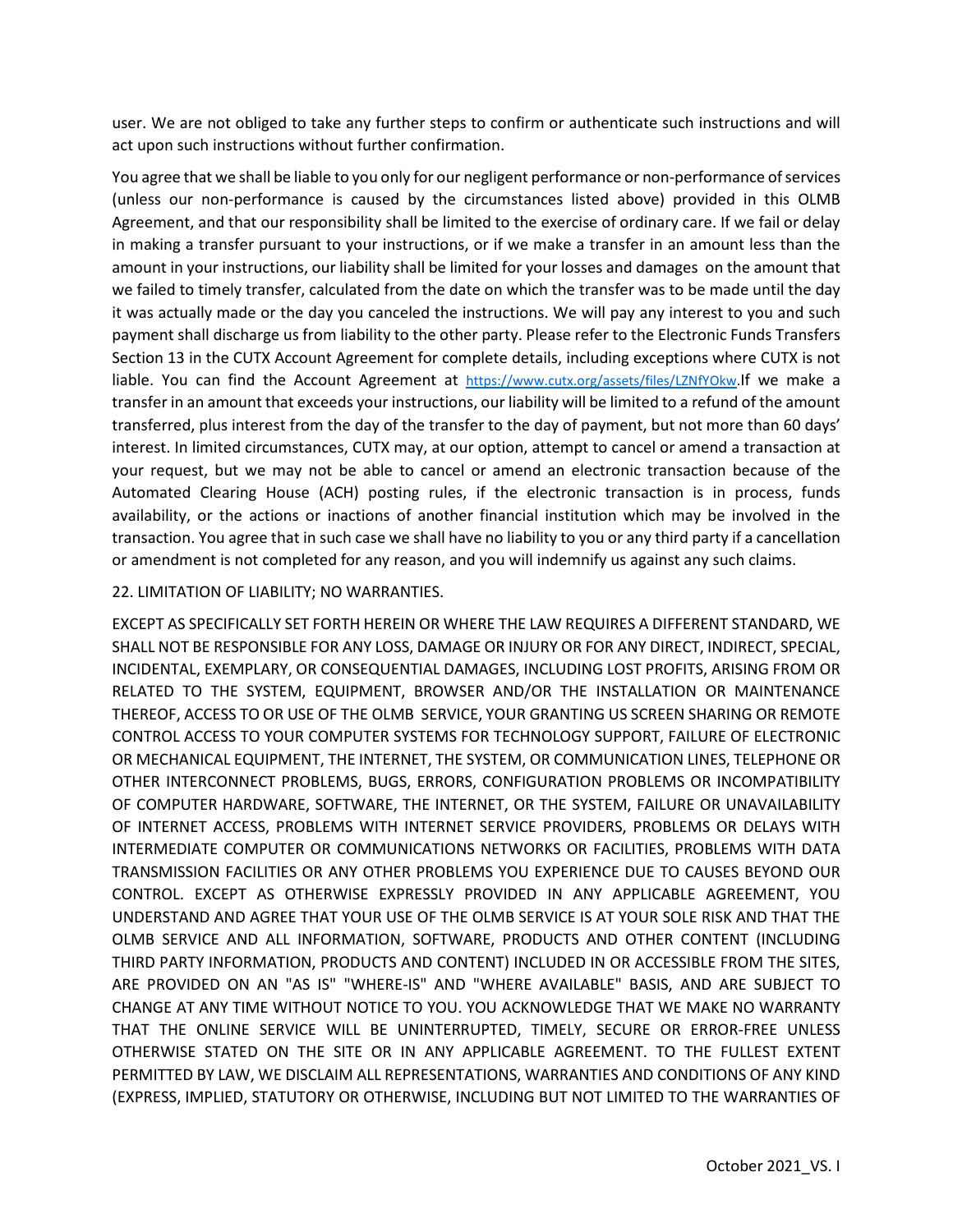MERCHANTABILITY AND FITNESS FOR A PARTICULAR PURPOSE, TITLE AND NON-INFRINGEMENT OF PROPRIETARY RIGHTS) AS TO THE OLMB SERVICE AND ALL INFORMATION, PRODUCTS AND OTHER CONTENT (INCLUDING THIRD PARTY INFORMATION, PRODUCTS AND CONTENT) INCLUDED IN OR ACCESSIBLE FROM THE SITES. NO LICENSE TO YOU IS IMPLIED IN THESE DISCLAIMERS.

## 23. INDEMNITY.

You acknowledge and agree that you are personally responsible for your conduct while using the OLMB Services and any ancillary services offered thereunder and agree to indemnify, defend, and hold the Credit Union, our affiliates, partners, officers, directors, employees, consultants, service providers, and agents harmless from and against any and all claims (including third-party claims), actions, damages, liabilities, costs, and expenses, including reasonable attorneys' fees and expenses, arising out of your use of the OLMB Service or any ancillary services offered thereunder, our reliance on your instructions, information or authorizations under this OLMB Agreement, your negligent or intentional action or inaction, the use of the OLMB Service by anyone using your [Card number,] account number, PIN, User ID or Password and/or your breach of this Agreement. The Credit Union and you agree that this paragraph shall survive the termination of this Agreement and your use of the OLMB Service.

### 24. NO WAIVER.

CUTX shall not be deemed to have waived any of our rights or remedies hereunder unless such waiver is in writing and signed by an officer of CUTX. No delay or omission on the part of CUTX in exercising any rights or remedies shall operate as a waiver of such rights or remedies or any other rights or remedies. A waiver on any one occasion shall not be construed as a bar or waiver of any rights or remedies on future occasions.

## 25. AMENDMENT AND TERMINATION OF AGREEMENT.

From time to time, CUTX may announce additional features, ancillary services and products, and/or changes that become available through the OLMB Service. You understand and agree that CUTX may update, or make changes to, the OLMB Service without prior notice to you. The Credit Union may amend this Agreement and any agreement relating to any ancillary services and products for which you have enrolled to use through the OLMB Service at any time or terminate the OLMB Service or ancillary services and products to you or all CUTX members at any time for any reason, with or without notice. Amendment of this Agreement or any agreement relating to ancillary services and products or termination of the OLMB Service or any ancillary services or products shall not affect your liability or obligations hereunder. Continued use of the OLMB Service or any ancillary services or products, as applicable, will constitute acceptance of any new or amended Agreement terms. You understand and agree that our rights and remedies arising out of any breach of your representations and warranties under this Agreement, and our rights to indemnification are continuing and survive the termination of this Agreement.

## 26. GOVERNING LAW; VENUE.

This Agreement is entered into and will be performed in the State of Texas and all questions or disputes relating to its validity, interpretation, performance, and enforcement (including, without limitation, provisions concerning limitations of action), shall be governed by and construed in accordance with the internal laws of the State of Texas, notwithstanding any conflict-of-laws doctrines of such state or other jurisdiction to the contrary. You agree to submit to the personal jurisdiction of the state courts of Dallas or Collin County, Texas or the federal courts of the Northern District of Texas—Dallas division.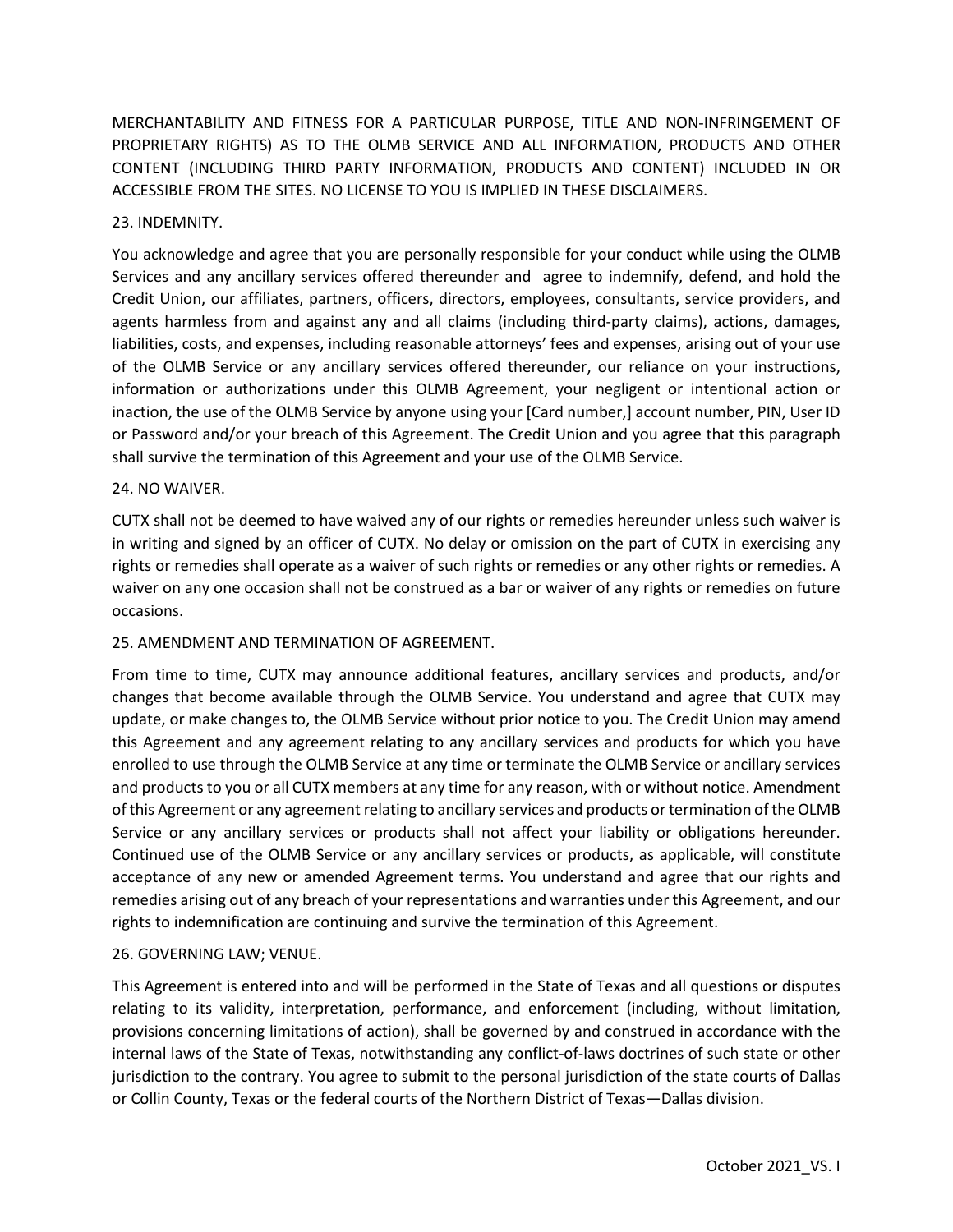## 27. ATTORNEYS' FEES.

The prevailing party in any dispute between you and CUTX arising out of the interpretation, application, or enforcement of any provision of this Agreement shall be entitled to recover all of its reasonable attorneys' fees and costs whether or not suit is filed, including, without limitation, those arising out of any arbitration, trial, or appellate proceedings.

### 28. CONSENT TO CONTACT.

You agree we may contact you by telephone, including by text messaging, at the telephone number you have provided to us in association with your use of the OLMB Service, including any of the ancillary services provided by the OLMB Service. This consent includes calls to your cellular / wireless telephone number which could result in charges to you. You agree that any call or text message from CUTX is necessary in order for us to be able to provide you the OLMB Service(s) you have enrolled for, and you hereby waive and agree to hold us harmless from any claim of a violation of the Telephone Consumer Protection Act, or any other law, when we make such calls or texts to any phone number you provide to us, including your cellular phone. If you choose to withdraw your consent to receive such calls, you will not be eligible for the OLMB services and we will restrict your access to OLMB services. You represent and agree that you are and will be the cellular/wireless phone subscriber with respect to each cellular/wireless telephone number provided by you to us. This consent does not include calls or texts made for marketing purposes.

### 29. OTHER AGREEMENTS

In addition to the OLMB Agreement, you agree to be bound by and comply with such other written requirements and agreements as we may furnish to you in connection with either the OLMB Service or ancillary products and services which may be accessed through the OLMB Service, including, but not limited to, all account agreements, the EFT Disclosure, Privacy Policy, and end user license agreements, and with all applicable State and Federal laws and regulations. To the extent there is a conflict between the terms of this OLMB Agreement and your applicable account agreements with us, every effort will be made to give full effect to both documents, otherwise, the terms of your Account Agreement will control except as may be otherwise stated herein.

#### ACCOUNT TRANSFER AGREEMENT

## 1. ACCOUNT TRANSFER STATEMENT OF APPLICATION.

By accepting the Account Transfer Agreement, you understand and agree that all provisions of this Agreement in its entirety, including the section entitled Online and Mobile Banking Master Terms and Conditions, governs your use of the OLMB Service, the Account Transfer Service, and transactions you conduct through the OLMB Service. You understand and agree that CUTX reserves the right to restrict any Account Transfer in our sole and absolute discretion. In order to remain eligible for the OLMB Service, you must adhere to the requirements as set forth in this Agreement in its entirety. Account Transfer types include, but are not limited to, Internal Transfers, Member to Member Transfers, and External Transfers.

#### 2. INTERNAL TRANSFERS

An Internal Transfer allows you to transfer funds between accounts held with CUTX. When you select the Transfers option, you may choose to transfer money between accounts you hold with CUTX. You agree that your Internal Transfer instructions represent authorization for CUTX to complete each Internal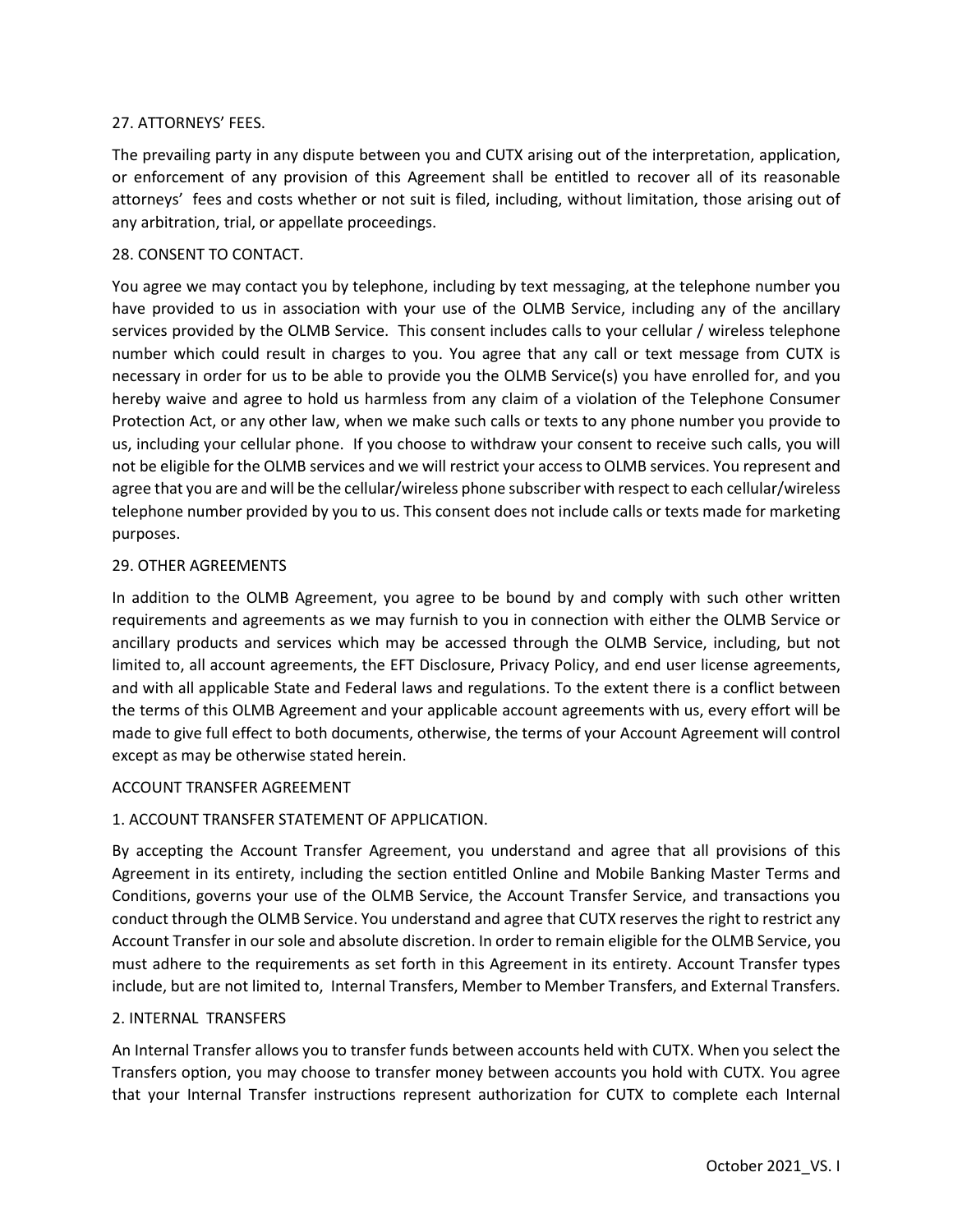Transfer you schedule. You represent and warrant that you have sufficient funds to cover each Internal Transfer you schedule. You further understand and agree that if your Internal Transfer contains inaccurate, incorrect, or incomplete information, or if there is any error in the Internal Transfer instructions, CUTX is not liable to you for any losses you incur as a result of such erroneous instructions. In the event CUTX determines you have scheduled an unauthorized Internal Transfer, you understand and agree that CUTX reserves the right to indefinitely suspend your use of the OLMB Service, and any ancillary services offered through the OLMB Service, at our sole and absolute discretion, without notice to you.

# Processing Days and Timeframes

You may schedule an Internal Transfer at any time Monday through Sunday, 24 hours a day (except during scheduled maintenance timeframes). CUTX processes Internal Transfers in real-time each Business Day. If you schedule an Internal Transfer on a non-Business Day or after the Business Day ends, you understand and agree that the funds may not be available until the next Business Day. You further understand and agree that CUTX reserves the right in our sole and absolute discretion to change the Internal Transfer processing days and timeframes without prior notice to you. In the event an Internal Transfer you schedule within the OLMB Service is rejected, for any reason, if the internal transfer is tied to payment from your share to loan account, the payment may reinitiate over consecutive days. If the internal transfer is a transfer between your share accounts, it will attempt to reinitiate during the same day but once the date advances to the next processing day, the Internal Transfer will not reinitiate. In the event the rejected Internal Transfer between your share accounts is recurring and rejects on the same processing date, you understand and agree that such Internal Transfer will not process until the next scheduled transfer date of the recurring series.

# Cancellation

You understand and agree that when you set up a one-time Internal Transfer that is not future dated, using the OLMB Service, the Internal Transfer occurs immediately in real-time and cannot be cancelled or stopped, as such Internal Transfer is considered final. You cannot cancel or amend an Internal Transfer that has already processed. When you set up a future dated or recurring Internal Transfer, using the OLMB Service, you may cancel or amend such Internal Transfer if you cancel or amend prior to the next scheduled transfer date. For future-dated and recurring Internal Transfers scheduled from your share to your loan, you understand that you must contact CUTX ahead of the next scheduled transfer date for us to affect and cancel that Internal Transfer. You can reach us at (972) 263-9497 or (800) 314-3828. For Internal Transfers scheduled from your share to your other share, you understand that you must cancel that Internal Transfer ahead of the next scheduled transfer date within the OLMB Service. You understand and agree that it is your sole responsibility to affect any Internal Transfer you set up through the OLMB Service. In the event you set up a recurring Internal Transfer and choose to cancel the entire recurring Internal Transfer instructions, you understand and agree that all future recurring Internal Transfers for the respective series will not process.

## 2. MEMBER TO MEMBER TRANSFERS

A Transfer to Another Member (M2M Transfer) allows you to transfer funds between accounts held with CUTX. When you select the Transfer to Another Member option, you are choosing to transfer money between accounts you hold with CUTX to another CUTX member (different membership account). You agree that your M2M Transfer instructions represent authorization for CUTX to complete each transfer you schedule. You represent and warrant that you have sufficient funds to cover each M2M Transfer you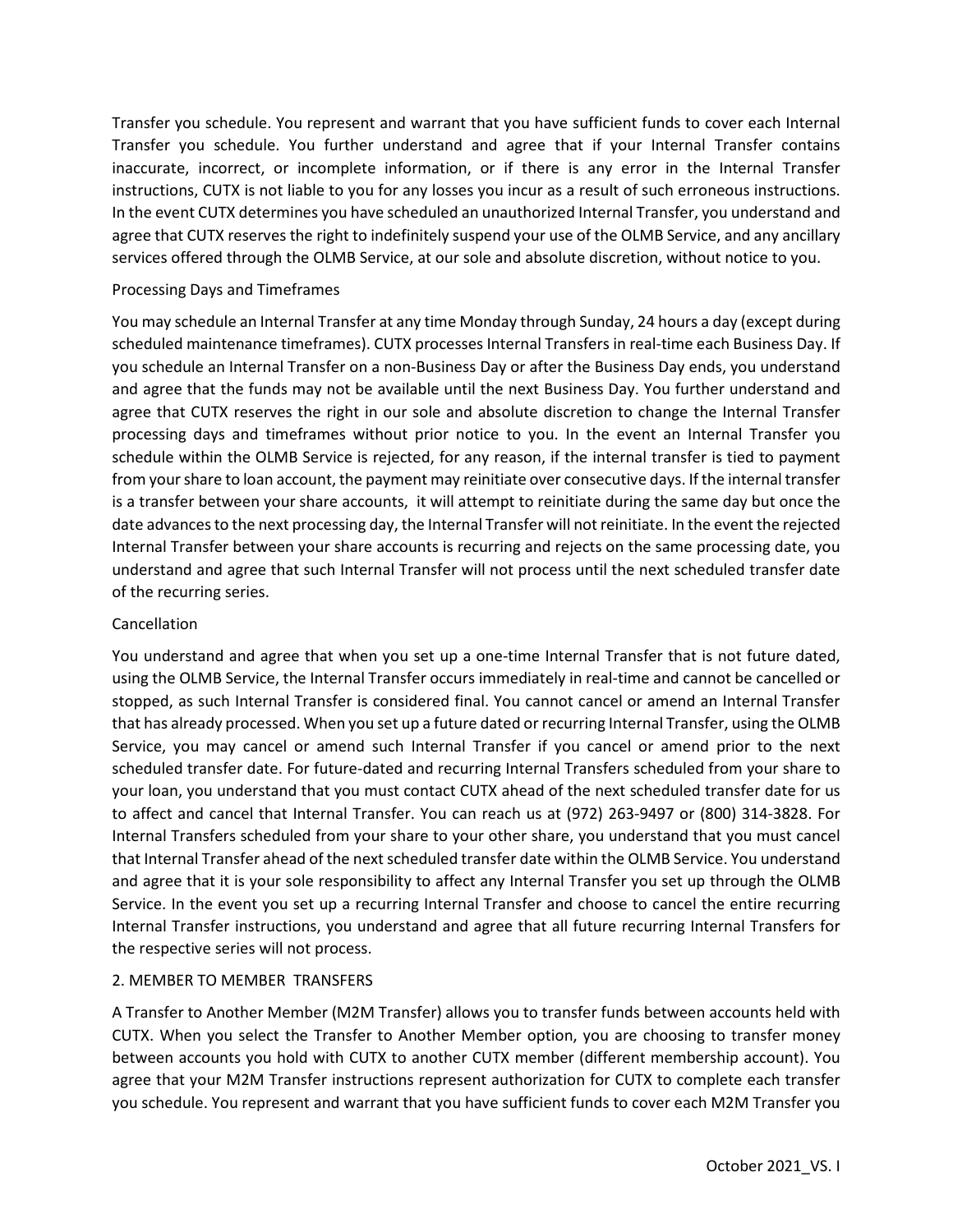schedule. You further understand and agree that if your M2M Transfer contains inaccurate, incorrect, or incomplete information, or if there is any error in the M2M Transfer instructions, CUTX is not liable to you for any losses you incur as a result of such erroneous instructions. In the event CUTX determines you have scheduled an unauthorized M2M Transfer, you understand and agree that CUTX reserves the right to indefinitely suspend your use of the OLMB Service, and any ancillary services offered through the OLMB Service, at our sole and absolute discretion, without notice to you.

# Processing Days and Timeframes

You may schedule a M2M Transfer at any time Monday through Sunday, 24 hours a day (except during scheduled maintenance timeframes). CUTX processes M2M Transfers in real-time each Business Day. If you schedule an M2M Transfer on a non-Business Day or after the Business Day ends, you understand and agree that the funds may not be available until the next Business Day in the source account (member receiving the M2M transfer). You further understand and agree that CUTX reserves the right in our sole and absolute discretion to change the M2M Transfer processing days and timeframes without prior notice to you. In the event an M2M Transfer you schedule within the OLMB Service is rejected, for any reason, if the M2m Transfer is tied to a transfer between a share to loan account, the payment may reinitiate over consecutive days. If the M2M Transfers is a transfer between share accounts, it will attempt to reinitiate during the same processing day, but once the date advances to the next processing day, the M2M Transfer will not reinitiate. .

you understand and agree that the M2M Transfer will not reinitiate. In the event the rejected M2M Transfer between share accounts is recurring and rejects on the same processing date, you understand and agree that such M2M Transfer will not process until the next scheduled transfer date of the recurring series.

## Cancellation

You understand and agree that when you set up a one-time M2M Transfer that is not future dated, using the OLMB Service, the M2M Transfer occurs immediately and cannot be cancelled or stopped, as such M2M Transfer is considered final. You cannot cancel an M2M Transfer that has already processed. When you set up a future dated or recurring M2M Transfer, using the OLMB Service, you understand that you must contact CUTX ahead of the next scheduled transfer date for us to affect and cancel that M2M Transfer. You can reach us at (972) 263-9497 or (800) 314-3828. You understand and agree that it is your sole responsibility to affect any M2M Transfer you set up through the OLMB Service. In the event you set up a future dated or recurring M2M Transfer and choose to cancel the entire recurring M2M Transfer instructions, you understand and agree that all future recurring M2M Transfers for the respective series will not process.

## 3. EXTERNAL TRANSFERS.

An External Transfer (Transfers/External Account) allows you to transfer funds between an Account you hold with CUTX and an account held with another financial institution (External Account). When you select the External Account option, you are choosing to transfer money from, or to, an External Account you hold with another financial institution. You represent and warrant that you have sufficient funds to cover each External Transfer you schedule. Further, you understand and agree that if your External Transfer contains inaccurate, incorrect, or incomplete information, or if there is any error in the External Transfer instructions, CUTX is not liable to you for any losses you incur as a result of such erroneous instructions.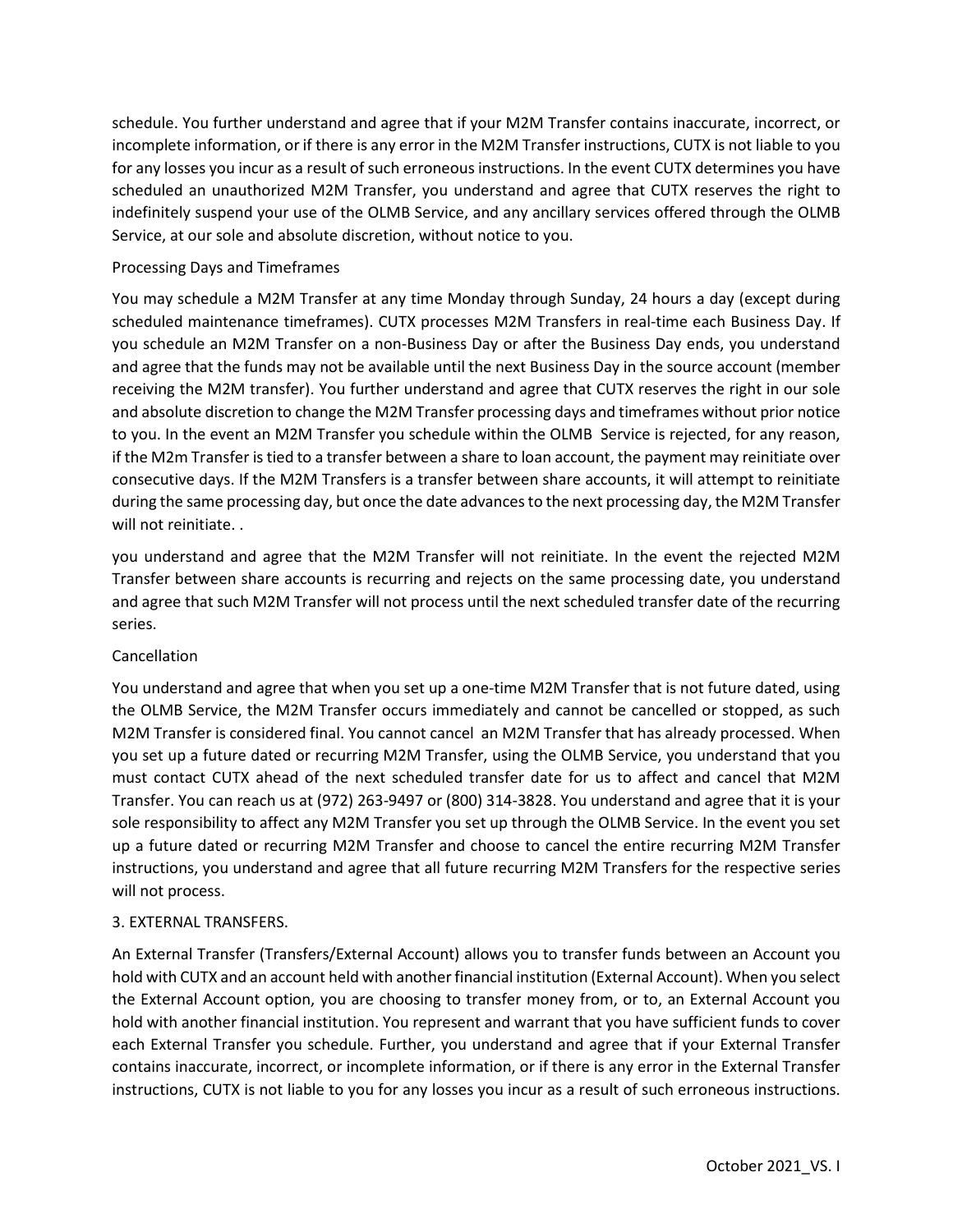In the event CUTX determines you have scheduled an unauthorized External Transfer, you understand and agree that CUTX reserves the right to indefinitely suspend your use of the OLMB Service, and any ancillary services offered through the OLMB Service, at our sole and absolute discretion, without notice to you.

In cases where you have insufficient funds or other issues relating to the External Account that prevent or delay Credit Union of Texas from processing any Account Transfer under the terms of the Account Transfer Agreement set forth below; you understand and agree to hold the Credit Union harmless, including any fees and/or penalties assessed on the External Account and/or by any third party.

An External Transfer you schedule through the Transfers option processes through the Automated Clearing House ("ACH") Network. CUTX will follow the National Automated Clearing House Association (Nacha) Operating Rules and Guidelines with respect to funds availability for those transactions that process through the ACH Network and when the credit posts to your CUTX Account. You understand that when CUTX is acting as the Receiving Depository Financial Institution ("RDFI"), the receiving ACH credit entry will be transferred into your CUTX Account not later than the next business day following the date the ACH credit entry posts to your CUTX Account (settlement date). You understand and agree that CUTX shall not be liable for the practices and business rules followed by the external financial institution. CUTX reserves the right to stop any External Transfer if we deem necessary to prevent us from taking a loss, in our sole and absolute discretion, without liability to you or any third party and without prior notice to you.

# Processing Days and Timeframes

You may schedule an External Transfer Monday through Sunday, 24 hours a day (except during scheduled maintenance timeframes). CUTX processes External Transfers each Business Day. The cut-off time (Cutoff) is 3:00 P.M. CT on a Business Day. Each External Transfer you schedule by the Cut-off time on any given Business Day will be processed on the same Business Day, based upon the date the electronic entry is due to post (Effective Entry Date). An External Transfer will not process on a non-Business Day. When an External Transfer you schedule falls on a non-Business Day (any federal holiday, Saturday or Sunday), CUTX will process such External Transfer on the next Business Day. You understand and agree that CUTX reserves the right in our sole and absolute discretion to change the processing Cut-off time without prior notice to you. You further understand and agree that if an External Transfer you set up within the OLMB Service rejects, for any reason, the External Transfer will not reinitiate. If an External Transfer rejects and the respective External Transfer is recurring; such External Transfer will attempt to process on the next scheduled transfer date of the recurring series.

## Cancellation

When you schedule an External Transfer using the Transfers option, you can only cancel such transfer from the Scheduled Transfers option. When an External Transfer you schedule using the Transfers option displays in Transactions, you understand and agree that you cannot cancel such transfer because it has processed. You further understand and agree that you must cancel an External Transfer you schedule through the Transfers option by the Cut-off time no later than the date such transfer is set to process. If you have a recurring External Transfer that was set up by CUTX as viewed in Scheduled Activity within the Transactions section, you understand that you must notify CUTX five business days in advance of the process date for us to affect and cancel such External Transfer. In the event you cancel an External Transfer that is recurring, you understand and agree that all future External Transfers for the respective series will not process.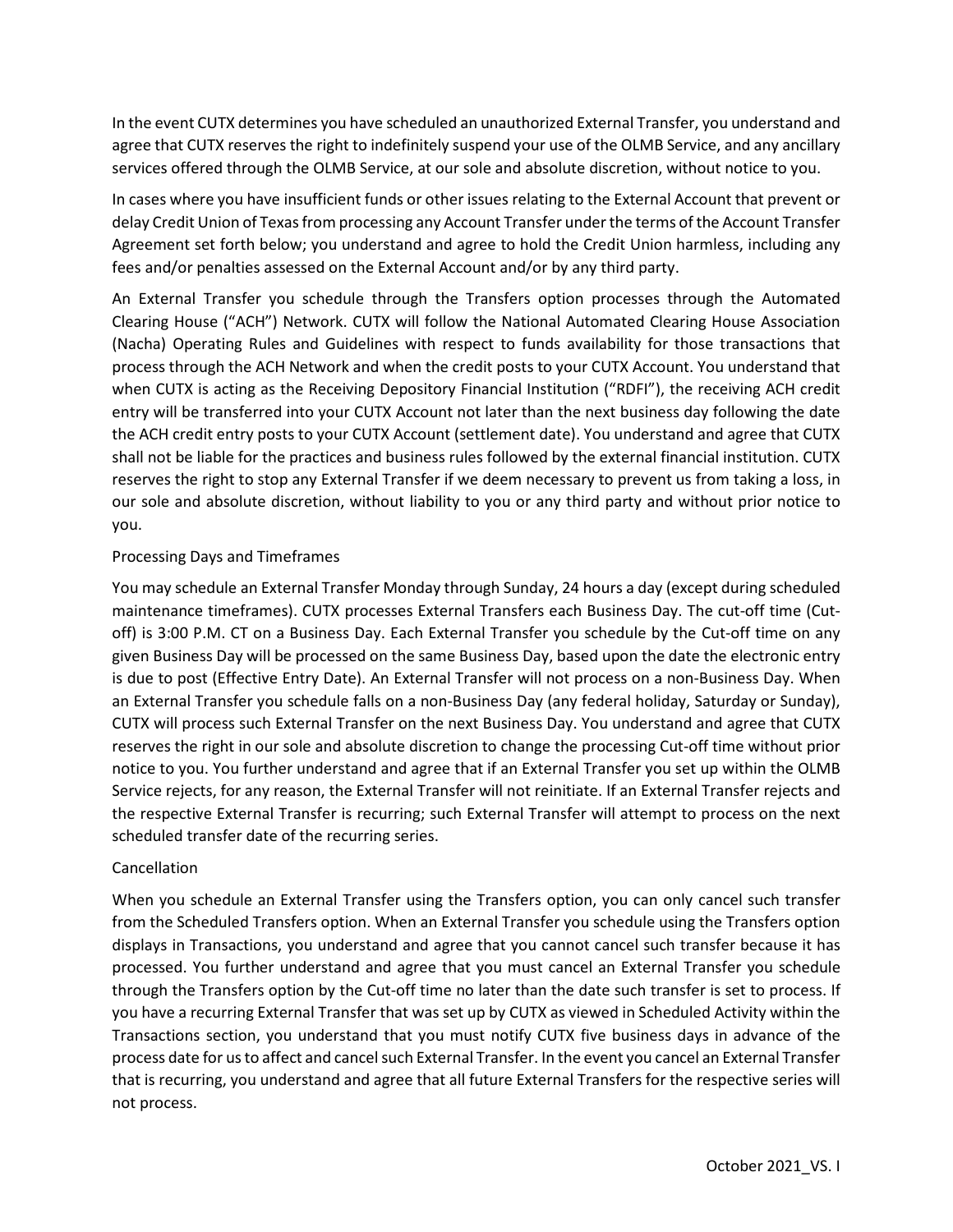## 4. ACCOUNT TRANSFER ELIGIBILITY AND LIMITS.

CUTX reserves the right to change from time to time the allowable parameters of any type of Account Transfer you are permitted to make using the OLMB Service. We may from time to time, for security and risk management reasons, modify the limits, frequency, and dollar amount of any Account Transfer, regardless of type, you can make using the OLMB Service, including, but not limited to, restriction of use of the OLMB Service and any ancillary services offered through the OLMB Service.

You understand and agree that you may not have access to use Account Transfer. Your daily, monthly, and transaction limits will be set based on system controls. For information on these limits, please contact Member Services at (972) 263-9497 or (800) 314-3828. You understand and agree that you may not make an Account Transfer in excess of your daily, monthly, and transaction limits or exceed the number of electronic transfers as allowed by Federal Reserve Board Regulation D governing savings and money market accounts To use the OLMB Service, and any of its ancillary services, you must adhere to these requirements:

- a. Have a qualifying CUTX Account in good standing as determined by CUTX in our sole and absolute discretion.
- b. Have sufficient funds in your CUTX Account and External Account (when using External Money Transfer).
- c. Enroll for use of the OLMB Service and accept this Agreement.
- d. Maintain and keep on file with CUTX a valid email address, phone number, and mailing address.
- e. Comply with this Agreement and all other requirements as set forth by CUTX.

## 5. EXTERNAL TRANSFER AUTHORIZATION

You agree to be bound by the Nacha Operating Rules and Guidelines, , the Office of Foreign Assets Control regulatory requirements, and all other applicable laws, as they may be amended, when using the Account Transfer Service. CUTX reserves the right to verify an External Account you add with your use of the OLMB Service, including but not limited to, trial deposits and proof of account ownership. You understand and agree that CUTX may restrict any External Transfer at our sole and absolute discretion. Your failure to provide proof of account ownership may result in an indefinite suspension of your use of Account Transfer and the OLMB Service in its entirety, including, but not limited to, and any ancillary services offered through the OLMB Service.

CUTX will make all reasonable efforts to process your External Transfer in a timely manner. In the event that a debit entry to any of your Accounts, or any portion of any such debit entry, has failed and the credit side of such External Transfer has been released and cannot be collected, we reserve the right and you hereby authorize us to debit any of your Accounts held with CUTX to satisfy any such deficiency, including an ACH returned item fee. We may not notify you of such event other than by posting such debit entry(s) to the applicable Account in accordance with this Agreement.

In the event any of your Accounts are insufficient in satisfying the debit entry, in whole or in part, you understand and agree that CUTX reserves the right to collect on such debit entry as permitted by law. Further, you understand and agree not to impersonate any person, make an unauthorized External Transfer, or use a name that you are not authorized to use. If any information you provide is untrue, incorrect, erroneous, incomplete, or inaccurate, CUTX reserves the right to recover from you any costs or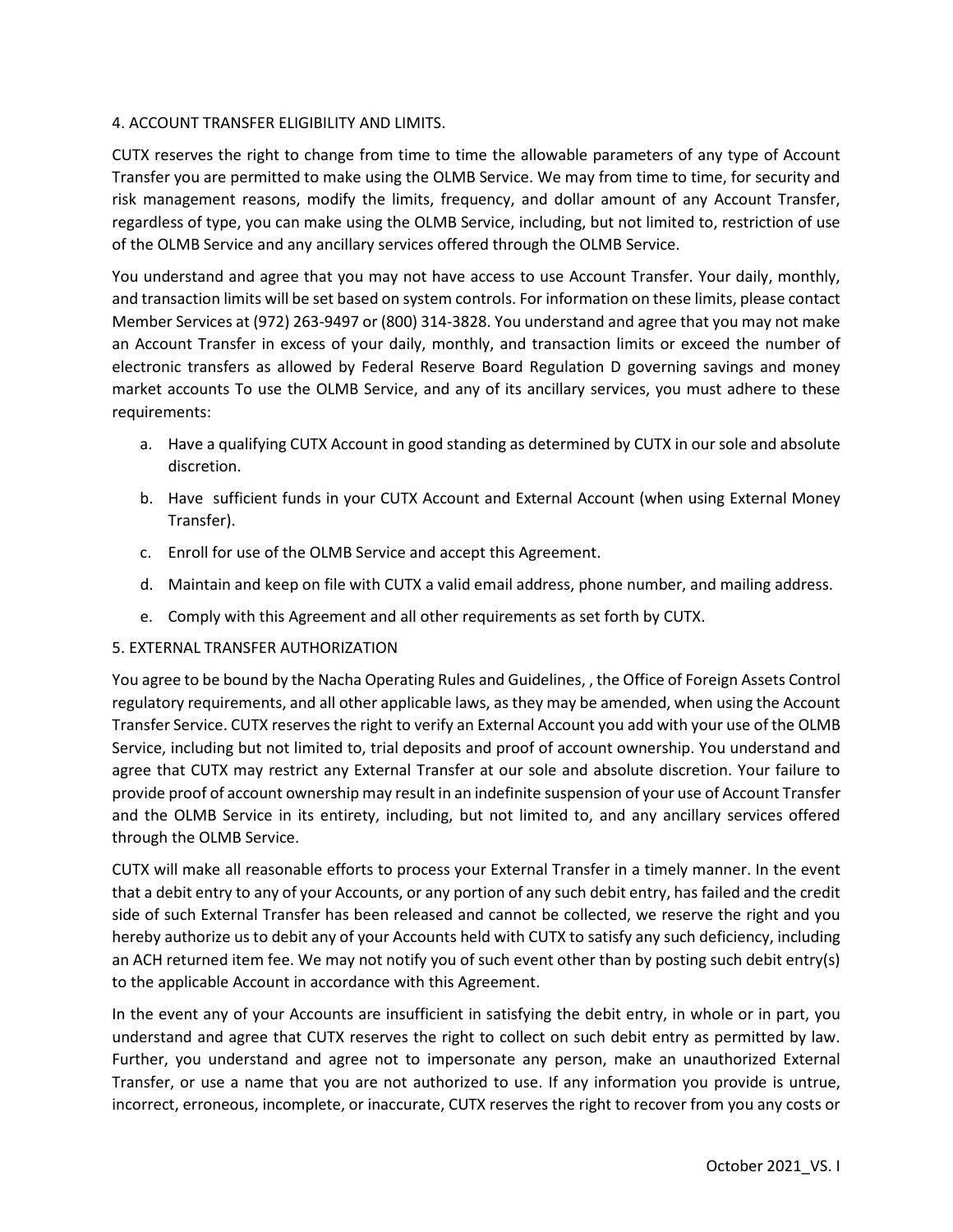losses incurred by us as a direct or indirect result of such information, in addition to any other remedies we may have.

## 6. NAME AND ACCOUNT NUMBER INCONSISTENCY

You understand and agree that the Nacha Operating Rules and Guidelines permit the posting of an ACH entry based solely on account number. Thus, an External Transfer made by way of ACH credit or debit entry may be posted to the account number provided, even if the name and account number of such entry do not match. You further understand and agree that when you, any joint owner, authorized user, or Receiver enter account instructions, it is the sole responsibility of each to ensure the respective account instructions are entered correctly. You understand and agree that your obligation to pay the External Transfer shall not be excused in the event of such inconsistency between names and account number. In the event an error is made in entering the account instructions, you understand and agree to hold CUTX harmless from any fee or loss you may incur, including any fees and penalties assessed on the External Account.

# CHECK DEPOSIT AGREEMENT

The Online and Mobile Banking Master Terms and Conditions are fully incorporated into this Check Deposit Agreement. By enrolling for the Check Deposit Service, you are also enrolled into the OLMB Service and both the OLMB Agreement and this Check Deposit Agreement apply to your use of the Check Deposit Service. The Credit Union of Texas member (Member, You, or Your, regardless of case or plurality) who enrolls to use the Check Deposit Service within the OLMB Service, accepts all terms of this Check Deposit Agreement and the OLMB Agreement with Credit Union of Texas (Credit Union, CUTX, We, Us, or Our, regardless of case or plurality).

# 1. DEPOSIT CHECK SERVICE AND AVAILABILITY

The Deposit Check Service allows you to remotely deposit paper checks into a Designated Account by scanning checks and delivering the images and associated deposit information to CUTX. A Designated Account is any CUTX checking account that you or any joint owner or Authorized User designate as a deposit to account.

To use the Deposit Check Service, you must be a current and active CUTX member and acknowledge that the Designated Account must not be dormant, closed, or otherwise restricted for any reason. Further, you must keep each account you hold with CUTX in good standing and observe and comply with all account agreements and disclosures governing each account you hold with CUTX. CUTX has the right immediately to terminate your use of the service for your willful misconduct, bad checks or fraudulent activities.

We can reject any image for any reason, without liability, even if a confirmation notice was provided. We will take reasonable measures to ensure that Deposit Check Service is available; but we are not liable for system failures or temporary service disruptions that cause Deposit Check Service to be unavailable. Possible Deposit Check Service disruptions or system failures would include issues encountered by an Internet service provider, Internet software, or mobile service provider. We may add, delete or change the features of functions of the Deposit Check Service or terminate the service at any time in our sole discretion.

## 2. BUSINESS DAYS AND PROCESSING TIMEFRAMES

You may send a check image to CUTX Monday through Sunday, 24 hours a day (except during scheduled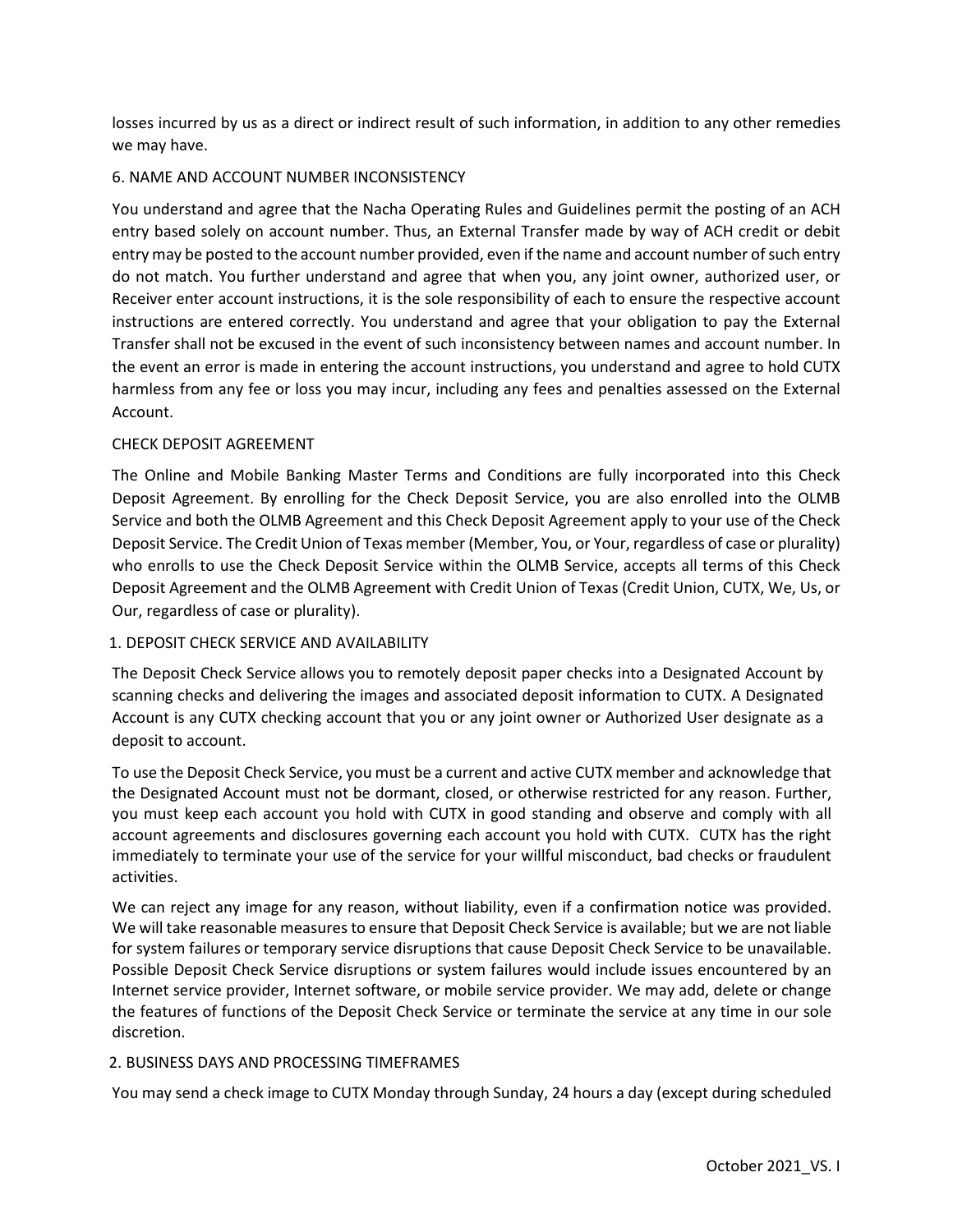maintenance timeframes). CUTX defines a Business Day as Monday through Friday from 9:00 A.M. CT to 6:15 P.M. CT ("Business Day"). The Cut-off time to deposit a check image to process on the same Business Day is 6:15 P.M. CT ("Cut-off"). When a deposit you make falls on a non-Business Day (any federal holiday, Saturday, or Sunday), CUTX processes such deposit on the next Business Day. CUTX reserves the right to change the processing Cut-off time without prior notice to you in our sole and absolute discretion. The Deposit Check Service will not be available during maintenance periods or such other hours as established by CUTX from time to time.

#### 3. ENDORSEMENT AND CHECK IMAGE

You may deposit a check image only to your Designated Account or to an account on which you are a joint owner. You understand and agree that you must endorse the check and write "For Remote Deposit at CUTX Only" on the back of the original paper check prior to capturing the check image. Your endorsement must be consistent with any endorsement specifications as set forth in your Account Agreements. The check image must accurately and legibly identify the drawer and paying bank preprinted on the paper check, include machine readable Magnetic Ink Character Recognition ("MICR"), and include the drawer's signature(s).

The check image must also include all other information placed on the original paper check prior to the time you capture the check image, such as any identification written on the front of the original paper check. You attest that the integrity of the check image meets the standards for image quality established by the American National Standards Institute ("ANSI"), the Board of Governors of the Federal Reserve, and any other regulatory agency, clearing house, or association. You are solely responsible for the quality of each check image you capture and deposit through the Deposit Check Service. CUTX is not responsible for any check image we do not receive.

## 4. UNACCEPTABLE DEPOSITS

You understand and agree that the items listed in this Section, below, are strictly prohibited and you are not permitted to deposit such items with your use of the Deposit Check Service. You further understand that in the event you deposit any of the items listed below with your use of the Deposit Check Service, such action may result in the immediate revocation of your use of the Deposit Check Service and may subject you to collection efforts or any other remedy CUTX may have. The prohibited itemsare:

- a. Item that is stamped with a "non-negotiable"watermark or legend
- b. Item that contains evidence of alteration to the information on thecheck
- c. Item drawn on a financial institution located outside the United States and its territories
- d. Item issued in a non-U.S. currency
- e. Item that is incomplete
- f. Stale-Dated or Post-Dated Items
- g. Savings Bonds
- h. Third party check, i.e., any item that is made payable to another party and then endorsed to you by such party
- i. Starter or counter check
- j. Check which you know, should know, suspect or should suspect to be fraudulent
- k. Items previously converted to a substitute check or check image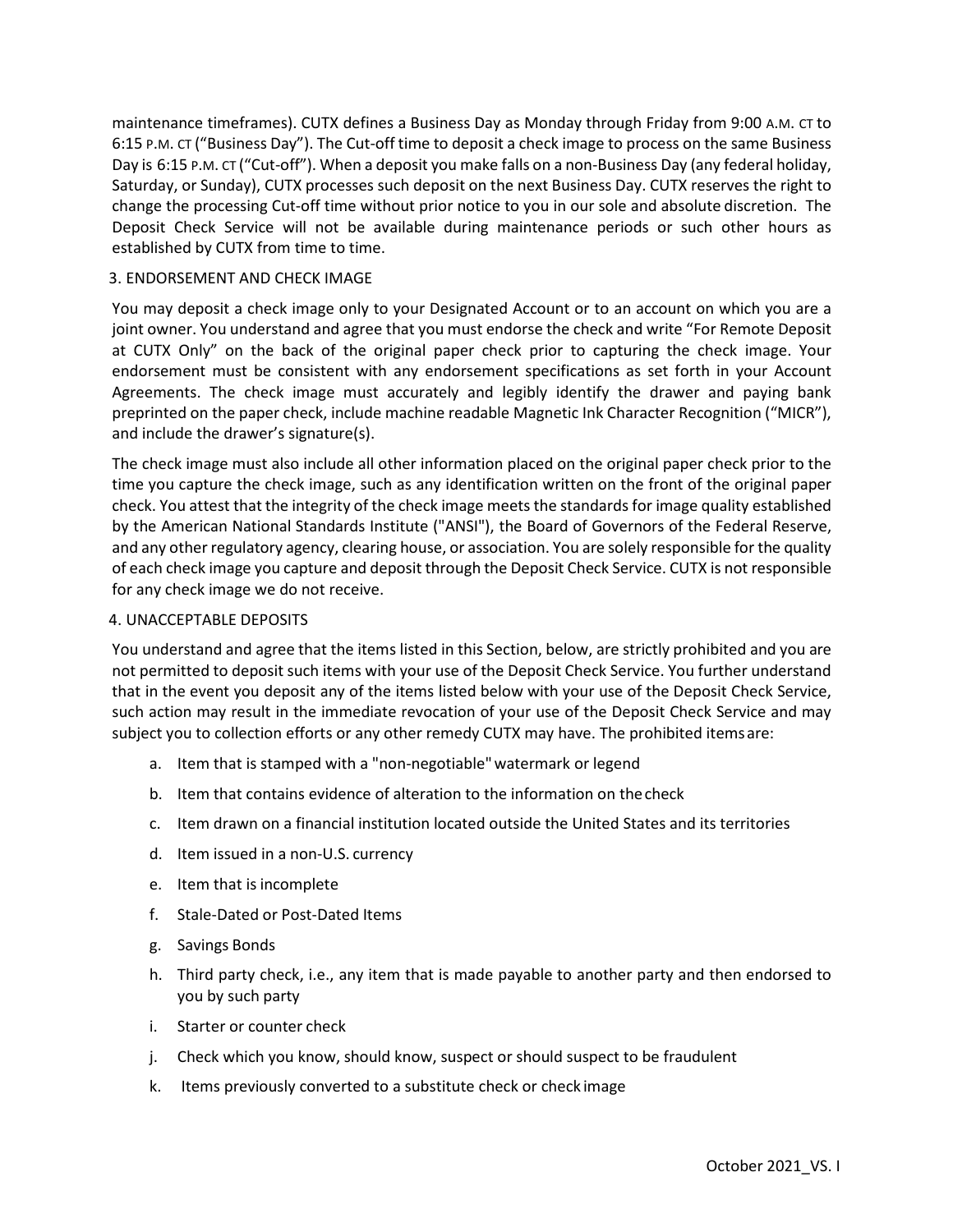- l. Deposits from the same account that the deposit is crediting
- m. Checks that have been previously returned as unpaid

# 5. REJECTED AND RETURNED ITEMS

You understand and agree that CUTX reserves the right, at our sole and absolute discretion, to accept or reject any check image that you attempt to deposit through the Deposit Check Service, even if the check image is error-free. You agree that CUTX is not liable for any service charges or late charges levied against you due to our rejection of any item you transmit through the Deposit Check Service. You understand and agree that any initial credit to your Designated Account with your use of the Deposit Check Service is subject to be debited from the Designated Account until CUTX receives final payment from the financial institution on which the deposited item is drawn. Upon our receipt of any unpaid returned item, you authorize CUTX to debit your Designated Account or any account you hold with CUTX. You understand that in all cases, you are responsible for any loss, overdraft, and any applicable fees to your Designated Account due to an item being returned as unpaid, for any reason without regard to whether the item is returned timely or whether there is any other claim or defense that the item has been improperly returned to CUTX. You are responsible for verifying CUTX's receipt of your deposit by verifying that the deposit has been posted to the appropriate account in addition to cooperating in any investigation and resolving any unsuccessful or lost transmission to CUTX.

### 6. FUNDS AVAILABILITY

Check images you send through the Deposit Check Service do not fall under, and are not subject to, the CUTX Funds Availability Policy in accordance with Federal Reserve Regulation CC. When you deposit a check image using the Deposit Check Service, funds from that deposit may not become available for up to seven business days.

## 7. DEPOSIT CHECK LIMITS

Dollar limits for Deposit Check Service are displayed in the user interface for this service and are subject to change at any time without prior notice to you.

## 8. COMPLIANCE WITH LAW

A check image is governed by the same rules that would apply under the Uniform Commercial Code (UCC) as if you had deposited a paper check. A check image may be construed as an instrument, item or order as those terms may be applied by analogy under the UCC. You agree to use the Deposit Check Service only for lawful purposes and in compliance with all applicable laws, rules, and regulations. You warrant that you will only transmit acceptable items for deposit and have handled the original items in accordance with applicable laws, rules, and regulations, as well as all CUTX agreements applicable to your use of the Deposit Check Service. You understand and agree not to use any CUTX product, service, or access device for illegal activity.

#### 9. ACCOUNTHOLDER'S WARRANTIES

You must abide by all warranties and representations that fall under the UCC. You agree that you are abiding to these warranties and representations, including, but not limited to:

- a. Each check image you transmit to CUTX is a true and accurate rendition of all information on the front and back of the original paper check, without any alteration, and the drawer of the paper check has no defense against payment thereof.
- b. The amount, payee, signature(s), and endorsement(s) on the original paper check are legible, genuine, and accurate.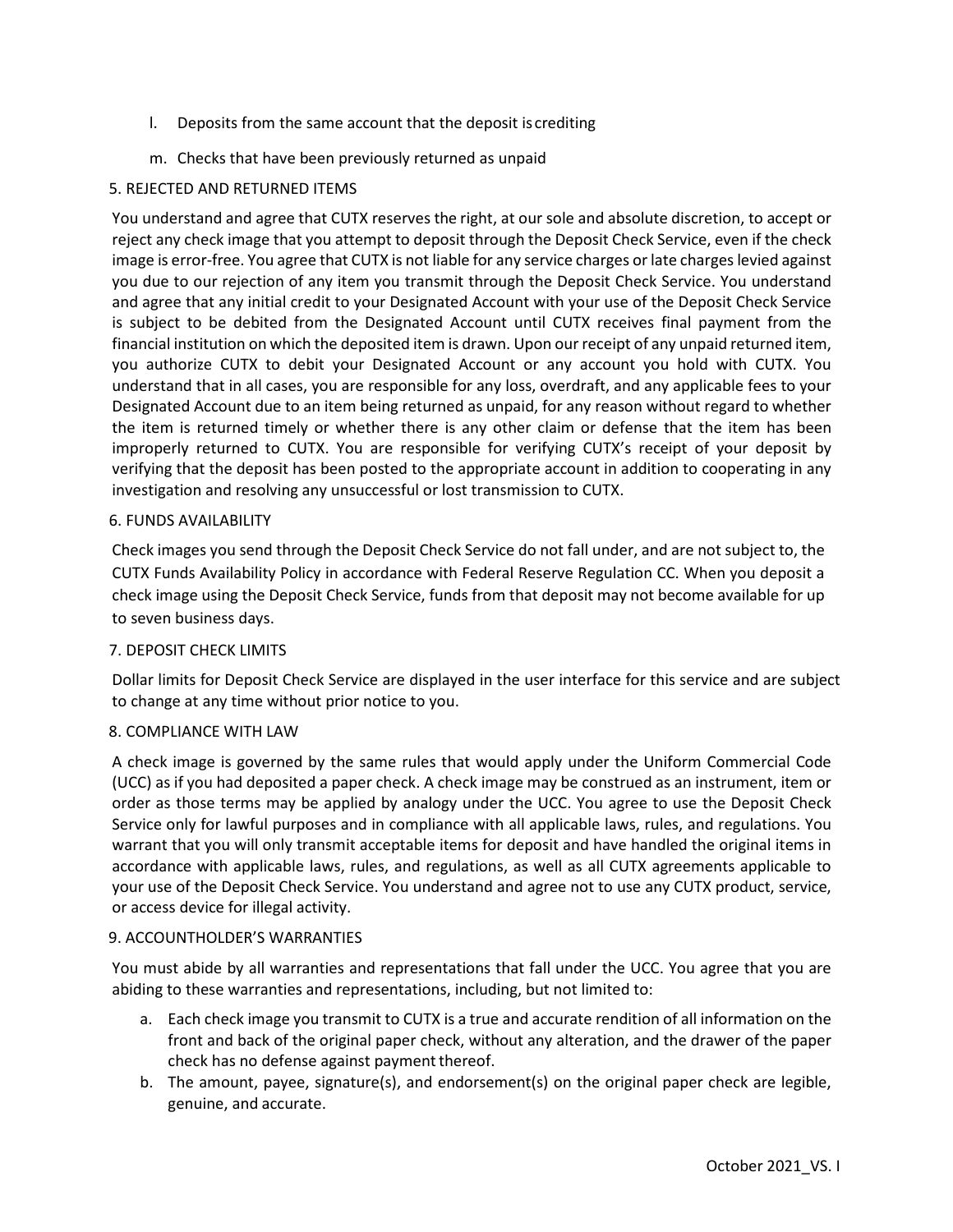- c. You will not deposit or otherwise endorse the original paper check to any third party or person, including another financial institution.
- d. You will not deposit or otherwise endorse to a third party the original check and no person will receive a transfer, presentment, or return of, or otherwise be charged for, the original check or a paper or electronic representation of the original check such that the person will be asked to make payment based on an item that has already been paid.
- e. There are no duplicate images of the original paper check other than the check image you capture of the original paper check.
- f. You have instituted procedures to ensure that each original paper check was authorized by the drawer in the amount, and to the payee, on the original paper check.
- g. You are authorized to enforce each check image you transmit or are otherwise authorized to deposit such check image on the behalf of the person entitledto enforce such deposit.
- h. You provided true, accurate, and correct information in any Application for the Deposit Check Service and continue to keep your information current withCUTX.
- i. You have not knowingly failed to communicate any material information toCUTX.
- j. You have possession of each original paper check you deposit through the Deposit Check Service and no party will submit the original paper check for payment to any financialinstitution.
- k. You assert that files and check images you transmit to CUTX do not contain viruses or any other disabling features that may have an adverse impact on our network, data, or related systems.
- **l.** DISPOSAL OF ORIGINAL CHECKS You must keep the original check for 10 business days after the deposit is reflected in your available balance. After 10 business days and ensuring the deposit is reflected in your available balance, you understand and agree that you must destroy the original check by shredding it or using another commercially acceptable means of data destruction. You understand and agree that you are responsible for any loss caused by failure to securely control the original checks and expressly authorize CUTX to debit your account in the amount of any check which is deposited more than once, plus any charge-back fee.

## 10. TECHNICAL REQUIREMENTS TO USE SERVICE

You must provide, at our own expense, an Internet connection and all other computer hardware, software, including but not limited to a compatible Web browser, and other equipment and supplies required to use the Deposit Check Service. CUTX is not responsible for any third-party software you may need to use the Deposit Check Service. Any such software is accepted by you as is and is subject to the terms and conditions of the software agreement you enter directly with the third-party software provider at time of download and installation.

## 11. INDEMNIFICATION

You agree to indemnify and hold harmless CUTX, its third party providers and their respective directors, officers, shareholders, employees and agents, against any and all third party suits, proceedings, claims, demands, causes of action, damages, expenses (including reasonable attorney's fees and other legal expenses), liabilities and other losses that result from or arise out of (i) your wrongful acts or omissions or any person acting on your behalf in connection with your use of the Deposit Check Services, including without limitation (a) your breach of any provision, representation or warranty of this Agreement, (b) your negligence or willful misconduct or that of any third party on your behalf, (c) your misuse of the Deposit Check Services or by any third party within your control or on your behalf; and (ii) any deposit of a check made more than once.

## 12.DISCLAIMER OF WARRANTIES

YOU AGREE YOUR USE OF THE DEPOSIT CHECK SERVICE AND ALL INFORMATION AND CONTENT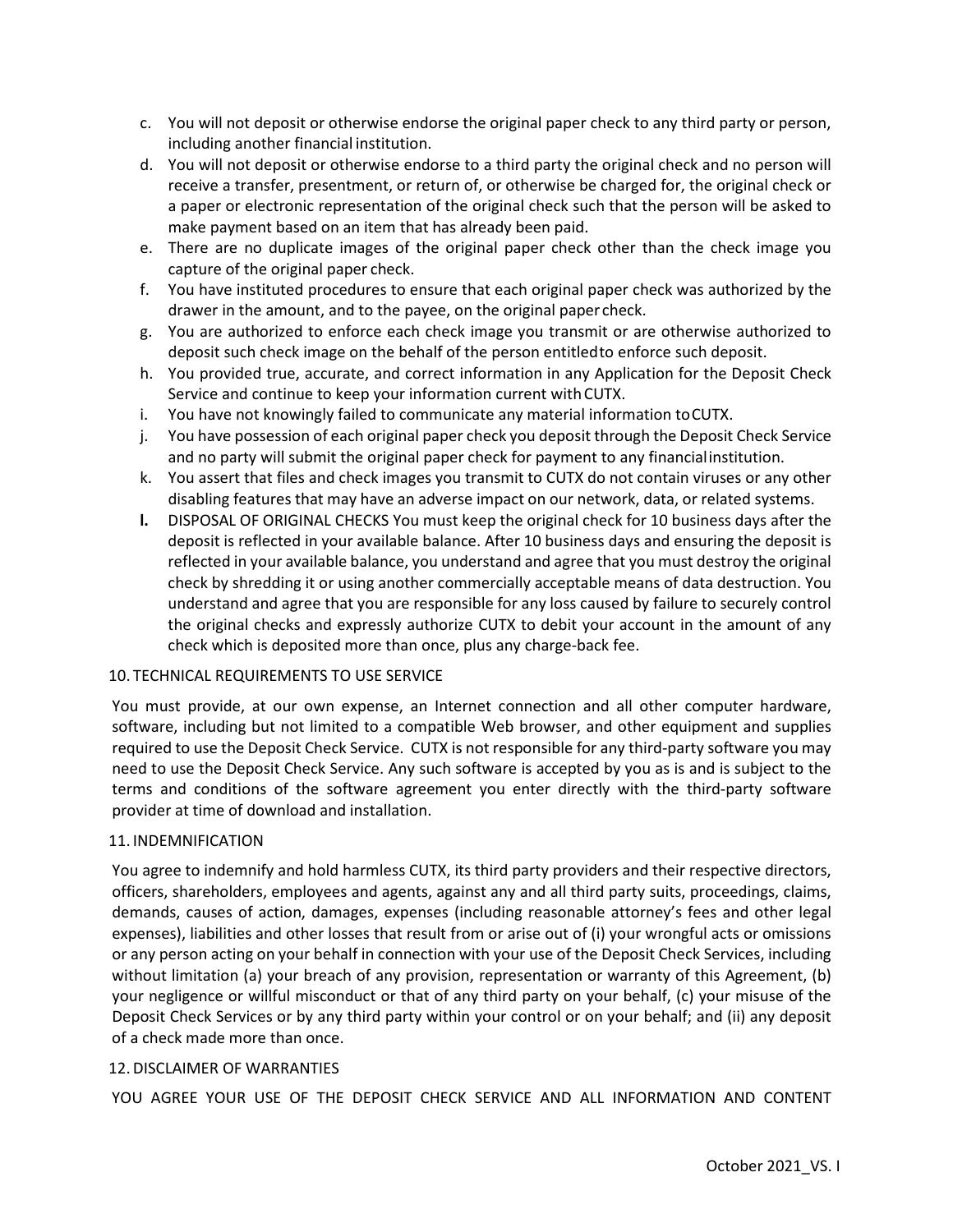(INCLUDING THAT OF THIRD PARTIES) IS AT YOUR RISK AND IS PROVIDED ON AN "AS IS" AND "AS AVAILABLE" BASIS. WE DISCLAIM ALL WARRANTIES OF ANY KIND AS TO THE USE OF THE DEPOSIT CHECK SERVICE, WHETHER EXPRESS OR IMPLIED, INCLUDING, BUT NOT LIMITED TO THE IMPLIED WARRANTIES OF MERCHANTABILITY, FITNESS FOR A PARTICULAR PURPOSE AND NONINFRINGEMENT. WE MAKE NO WARRANTY THAT THE DEPOSIT CHECK SERVICE (i) WILL MEET YOUR REQUIREMENTS, (ii) WILL BE UNINTERRUPTED, TIMELY, SECURE, OR ERROR-FREE, (iii) THE RESULTS THAT MAY BE OBTAINED FROM THE DEPOSIT HECK SERVICE WILL BE ACCURATE OR RELIABLE, AND (iv) ANY ERRORS IN THE DEPOSIT CHECK SERVICE OR TECHNOLOGY WILL BE CORRECTED.

### 13. LIMITATION OF LIABILITY

YOU AGREE THAT WE WILL NOT BE LIABLE FOR ANY DIRECT, INDIRECT, INCIDENTAL, SPECIAL, CONSEQUENTIAL OR EXEMPLARY DAMAGES, INCLUDING, BUT NOT LIMITED TO DAMAGES FOR LOSS OF GOODWILL, USE, DATA OR OTHER LOSSES RESULTING FROM THE USE OR THE INABILITY TO USE THE DEPOSIT CHECK SERVICE INCURRED BY YOU OR ANY THIRD PARTY ARISING FROM OR RELATED TO THE USE OF, INABILITY TO USE, OR THE TERMINATION OF THE USE OF THE DEPOSIT CHECK SERVICE, REGARDLESS OF THE FORM OF ACTION OR CLAIM (WHETHER CONTRACT, TORT, STRICT LIABILITY OR OTHERWISE), EVEN IF CUTX HAS BEEN INFORMED OF THE POSSIBILITY THEREOF.

CUTX shall be excused from failing to act or delay in acting if such failure or delay is caused by legal constraint, interruption of transmission, or communication facilities, equipment failure, war, emergency conditions or other circumstances beyond CUTX's control.

### ONLINE FINANCIAL MANAGEMENT SERVICES AGREEMENT

### 1. SERVICES

If you enroll in the Online Financial Management Services (the "OFM Service") you will have the opportunity to enter and view all your financial information with accounts that you may have at other institutions as well as with us. You can enter goals and analyze your finances as well as categorize transactions to assist with spending trends and budgets. To use the OFM Service, you must be a current an active CUTX member and enroll to use the OFM Service. The primary licensor for the OFM Service is Jack Henry & Associates, Inc. ("JHA"). In addition to all terms of other terms of the OLMB Agreement, by enrolling in OFM Service, you hereby agree to the following additional terms and conditions.

As provided in the terms of the OLMB Agreement, Credit Union may terminate the OFM Service at any time for any reason, with or without notice. CUTX and JHA is not responsible for errors or failures of its third-party service providers that result in the OFM Service being unavailable to you for use.

## 2. LIMITATION OF LIABILITY

TO THE MAXIMUM EXTENT PERMITTED BY LAW, IN NO EVENT WILL WE OR JHA BE LIABLE FOR ANY DAMAGES ARISING OUT OF THE USE OR INABILITY TO USE THE OFM SERVICE, INCLUDING BUT NOT LIMITED TO ANY GENERAL, SPECIAL, DIRECT, INDIRECT, INCIDENTAL OR CONSEQUENTIAL DAMAGES, EVEN IF ADVISED OF THE POSSIBILITY THEREOF, AND REGARDLESS OF THE LEGAL OR EQUITABLE THEORY (CONTRACT, TORT OR OTHERWISE) UPON WHICH ANY CLAIM IS BASED.

#### 3. DISCLAIMER OF WARRANTY

THE OFM SERVICE IS PROVIDED ON AN 'AS IS' AND 'AS AVAILABLE' BASIS WITHOUT WARRANTIES OF ANY KIND, EITHER EXPRESS OR IMPLIED, INCLUDING, BUT NOT LIMITED TO, THE IMPLIED WARRANTIES OF MERCHANTABILITY, FITNESS FOR A PARTICULAR PURPOSE AND NON-INFRINGMENT. NO WARRANTY IS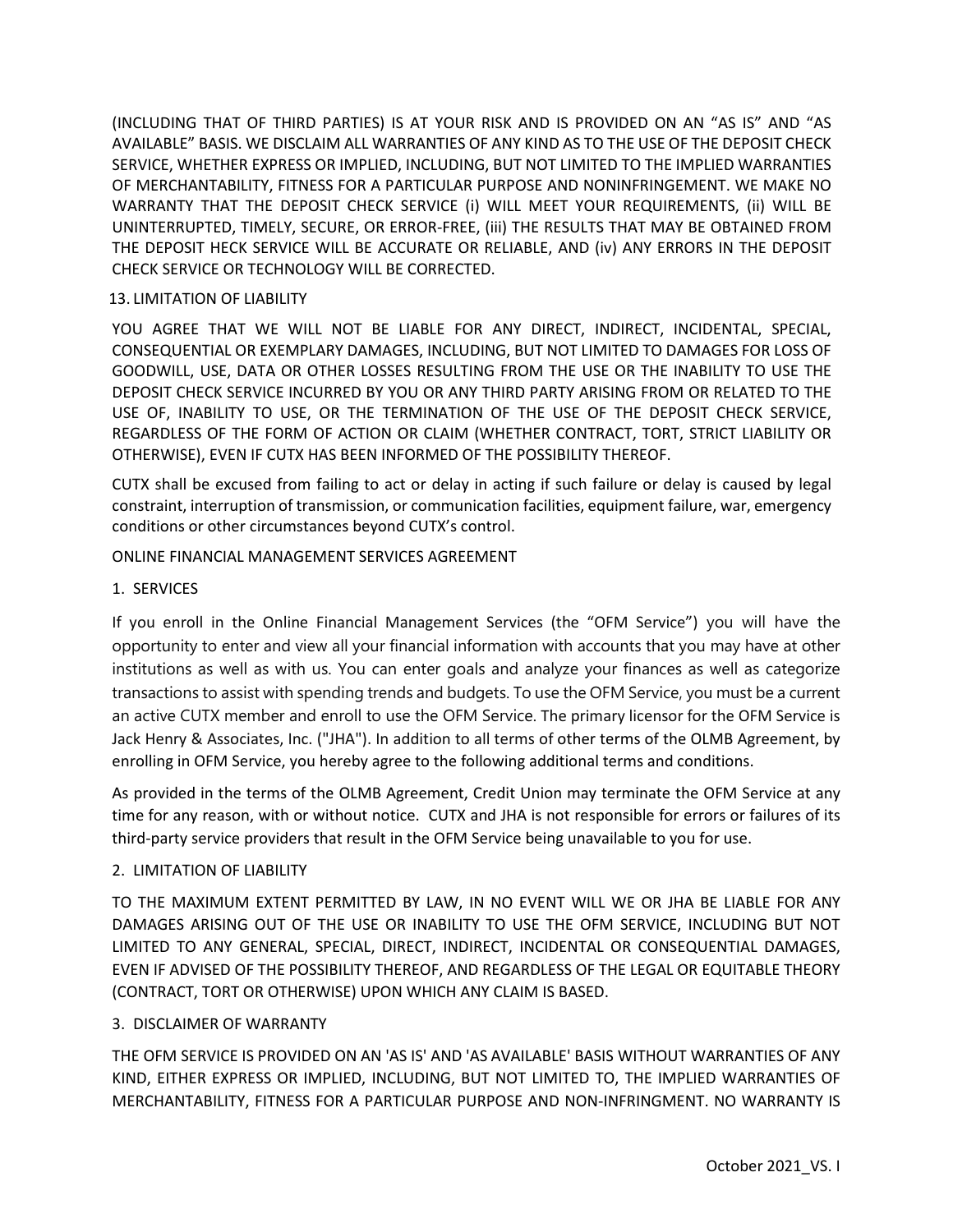PROVIDED THAT THE OFM SERVICE WILL BE FREE FROM DEFECTS OR VIRUSES OR THAT OPERATION OF THE OFM SERVICE WILL BE UNINTERRUPTED. YOUR USE OF THE OFM SERVICE AND ANY MATERIAL OR SERVICES OBTAINED OR ACCESSED VIA THE SERVICE IS AT YOUR OWN DISCRETION AND RISK, AND YOU ARE SOLELY RESPONSIBLE FOR ANY DAMAGE RESULTING FROM THEIR USE. SOME JURISDICTIONS DO NOT ALLOW THE EXCLUSION OF CERTAIN WARRANTIES, SO SOME OF THE ABOVE LIMITATIONS MAY NOT APPLY TO YOU.

YOU ACKNOWLEDGE AND AGREE THAT CREDIT UNION OF TEXAS, JHA, AND JHA'S THIRD PARTY PROVIDER DO NOT GUARANTY THE TIMELINESS, ACCURACY, RELIABILITY, OR COMPLETENESS OF THE DATA USED IN THE OFM SERVICE OR OF THE RESULTS OF YOUR USE OF THE OFM SERVICE.

# 4. INDEMNITY

You acknowledge and agree that you are personally responsible for your conduct while using the OFM Services and agree to indemnify, defend, and hold the Credit Union, our affiliates, partners, officers, directors, employees, consultants, service providers, and agents harmless from and against any and all claims (including third-party claims), actions, damages, liabilities, costs, and expenses, including reasonable attorneys' fees and expenses, arising out of your use of the OFM Service, our reliance on your instructions, information or authorizations provided by you related to the OFM Service, your negligent or intentional action or inaction, any misuse by you of the OFM Service, any unauthorized use of the OFM Service, the use of the OFM Service by anyone using your User ID or Password and/or your breach of the terms applicable to the OFM Service or the OLMB Agreement, and the engagement in any activity related to the use of the OFM Service that may be illegal or fraudulent. The Credit Union and you agree that this paragraph shall survive the termination of this agreement and the OLMB Agreement and your use of the OFM Service.

## 5. ADDITIONAL TERMS AND CONDITIONS

In addition to these terms and those terms set forth in the OLMB Agreement, you agree to be bound by and comply with all policies, requirements, and restrictions and such other written requirements and agreements as we may furnish to you from time to time in writing in connection with the OFM Service.

## 6. ADVICE REGARDGING FINANCIAL TRANSACTIONS

You acknowledge and agree that CUTX, including its employees, agents and any third-party providers providing services through the OLMB Services, are not financial planners, investment advisors, or tax advisors and that services that you may receive through the OLMB Service does not constitute any financial, investment or tax advice. You should seek the advice from the appropriate professionals regarding any financial decisions or transactions arising from your use of the OLMB Service hereunder.

# 7. AUTHORIZATION TO PERFORM AGGREGATION SERVICES

In order to use account Aggregation Services offered in the OFM Service (if made available to you), you will be required to provide login credentials such as user names and passwords ("Access Information") for web sites of the financial institutions with accounts containing your financial assets from which you desire to have data collected. The Aggregation Service will use the Access Information to regularly log into your accounts and extract information regarding the accounts for the Aggregation Service to present this information to you in conjunction with the OFM Service. You hereby grant to Credit Union and its thirdparty service providers access to such accounts for such purposes and authorize the Credit Union and its third-party service providers to retrieve information from the accounts as may be required for performing